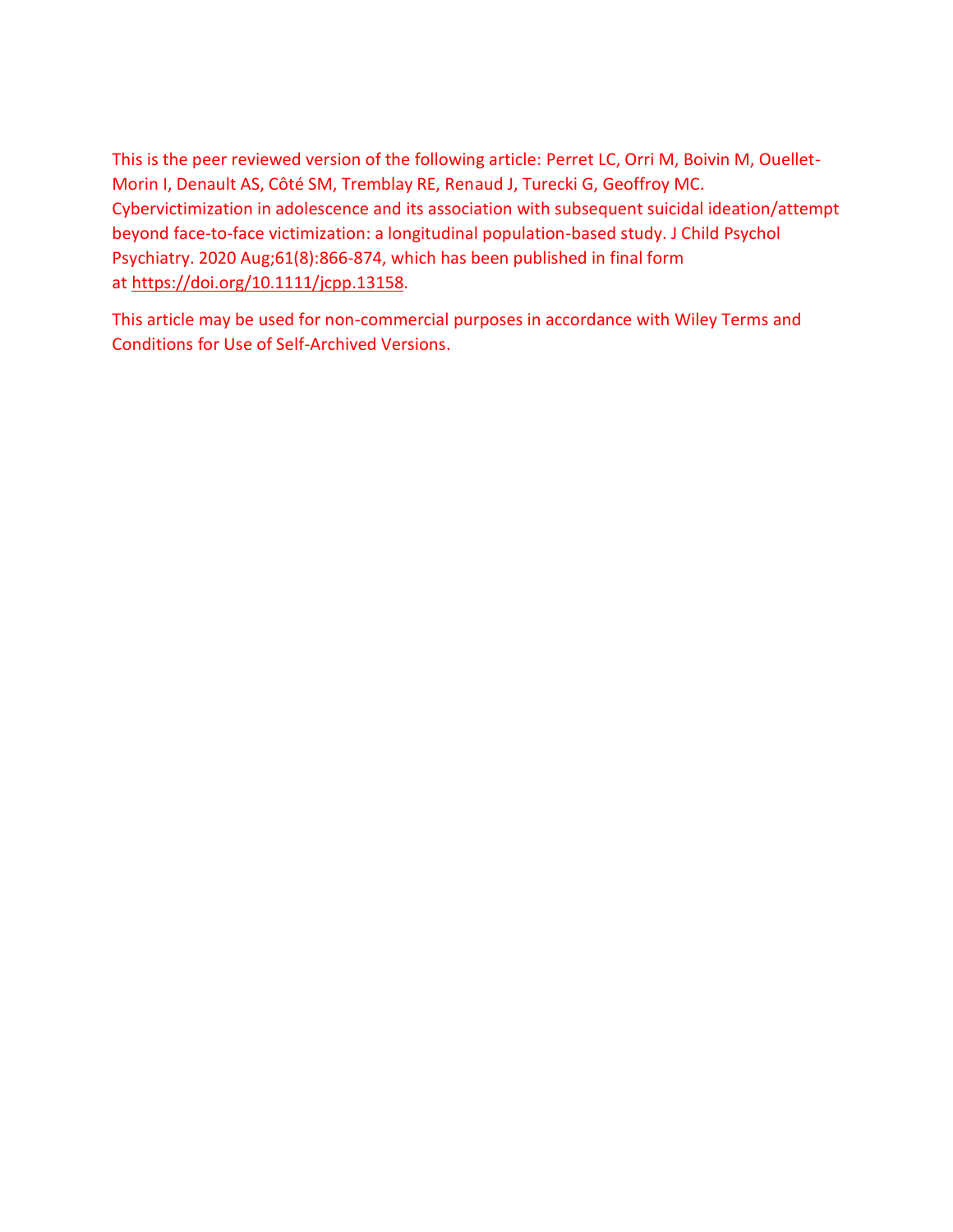## **Cybervictimization in adolescence and its association**

# **with subsequent suicidal ideation/attempt beyond face-to-face victimization:**

# **a longitudinal population-based study**

Lea C Perret<sup>1</sup>, Massimiliano Orri<sup>1,2</sup>, Michel Boivin<sup>3</sup>, Isabelle Ouellet-Morin<sup>4</sup>, Anne-Sophie Denault<sup>5</sup>, Sylvana M Côté<sup>2,6</sup>, Richard E Tremblay<sup>7,8</sup>, Johanne Renaud<sup>1,9</sup>, Gustavo Turecki<sup>1</sup>, Marie-Claude Geoffroy<sup>1,10</sup>

<sup>1</sup>McGill Group for Suicide Studies, Douglas Mental Health University Institute, Department of Psychiatry, Montreal, QC, Canada;

<sup>2</sup>Bordeaux Population Health Research Center, INSERM U1219, University of Bordeaux, France;

<sup>3</sup>School of Psychology, Université Laval, Quebec, QC, Canada;

<sup>4</sup>School of Criminology, Université de Montréal, Research Center of the Montreal Mental Health University Institute, Montreal, QC, Canada;

<sup>5</sup>Faculté des sciences de l'éducation, Département des fondements et pratiques en éducation, Université Laval, Quebec, QC, Canada;

<sup>6</sup>Department of Social and Preventive Medicine, University of Montreal, QC, Canada;

<sup>7</sup>School of Public Health, Physiotherapy and Sports Science, University College Dublin, Ireland; <sup>8</sup>Department of Pediatrics, University of Montreal, Montreal, QC, Canada;

<sup>9</sup>Manulife Centre for Breakthroughs in Teen Depression and Suicide Prevention, Montreal, OC, Canada;

<sup>10</sup>Department of Educational and Counselling Psychology, McGill University, Montreal, Quebec, Canada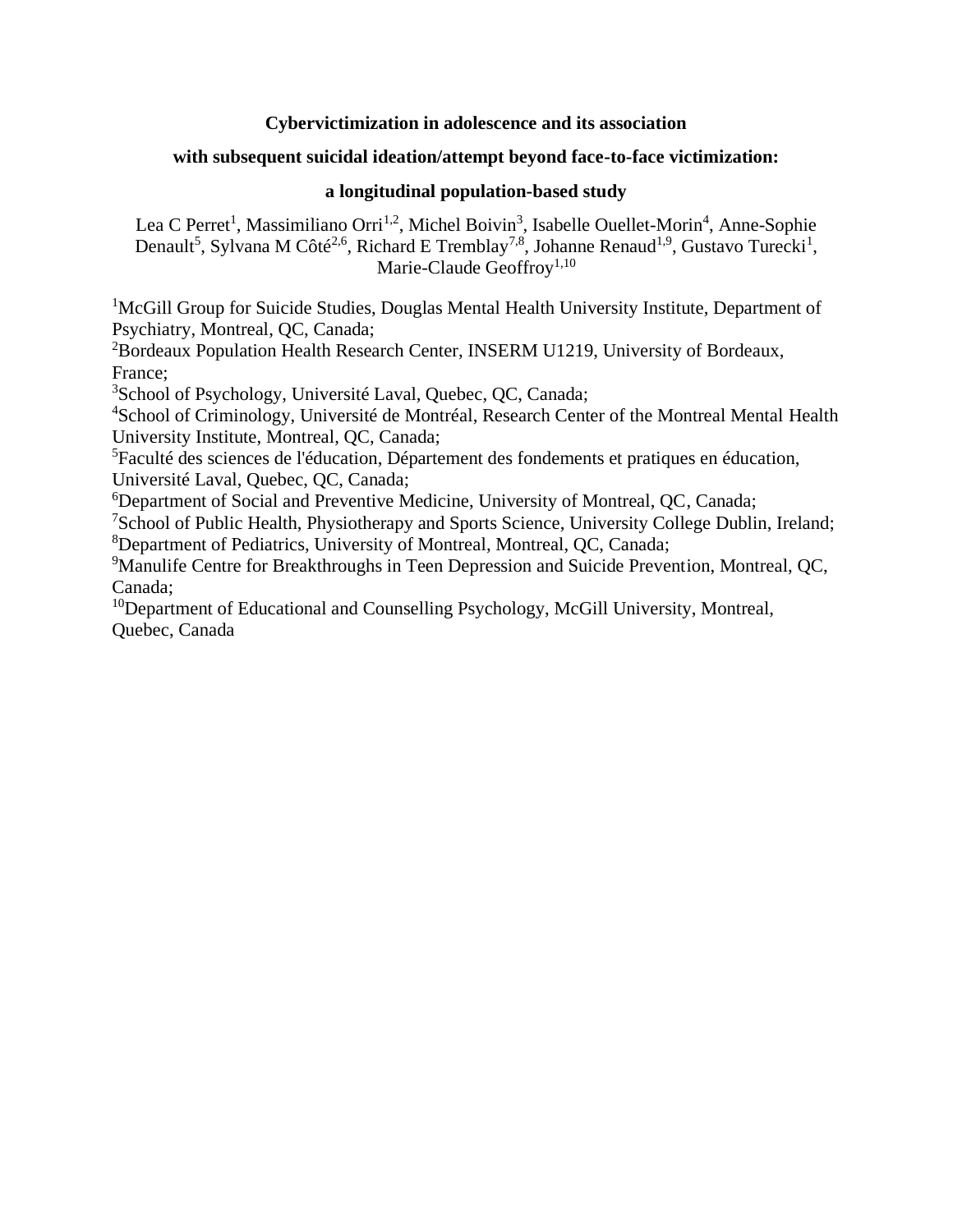### **Abstract**

**Background:** Cross-sectional associations have been documented between cybervictimization and suicidal risk; however, prospective associations remain unclear.

**Methods:** Participants were members of the Quebec Longitudinal Study of Child Development (QLSCD), a prospective birth cohort of 2,120 individuals followed from birth (1997/98) to age 17 years (2014/15). Cybervictimization and face-to-face victimization experienced since the beginning of the school year, as well as serious suicidal ideation and/or suicide attempt were self-reported at ages 13, 15 and 17 years.

**Results:** In cross-sectional analyses at 13, 15 and 17 years, adolescents cybervictimized at least once had, respectively, 2.3 (95% CI = 1.64–3.19), 4.2 (95% CI = 3.27–5.41) and 3.5 (95% CI = 2.57–4.66) higher odds of suicidal ideation/attempt after adjusting for confounders including face-to-face victimization, prior mental health symptoms and family hardship. Sensitivity analyses suggested that cybervictimization only and both cyber- and face-to-face victimization were associated with a higher risk of suicidal ideation/attempt compared to face-to-face victimization only and no victimization; however, analyses were based on small *n*. In prospective analyses, cybervictimization was not associated with suicidal ideation/attempt 2 years later after accounting for baseline suicidal ideation/attempt and other confounders. In contrast, face-to-face victimization was associated with suicidal ideation/attempt 2 years later in the fully adjusted model, including cybervictimization.

**Conclusions:** The cross-sectional association between cybervictimization and suicidal ideation/attempt is independent from face-to-face victimization. The absence of a prospective association suggested short-term effects of cybervictimization on suicidal ideation/attempt.

**Keywords:** Adolescence; longitudinal cohort; suicidal ideation; suicide attempt; Quebec Longitudinal Study of Child Development.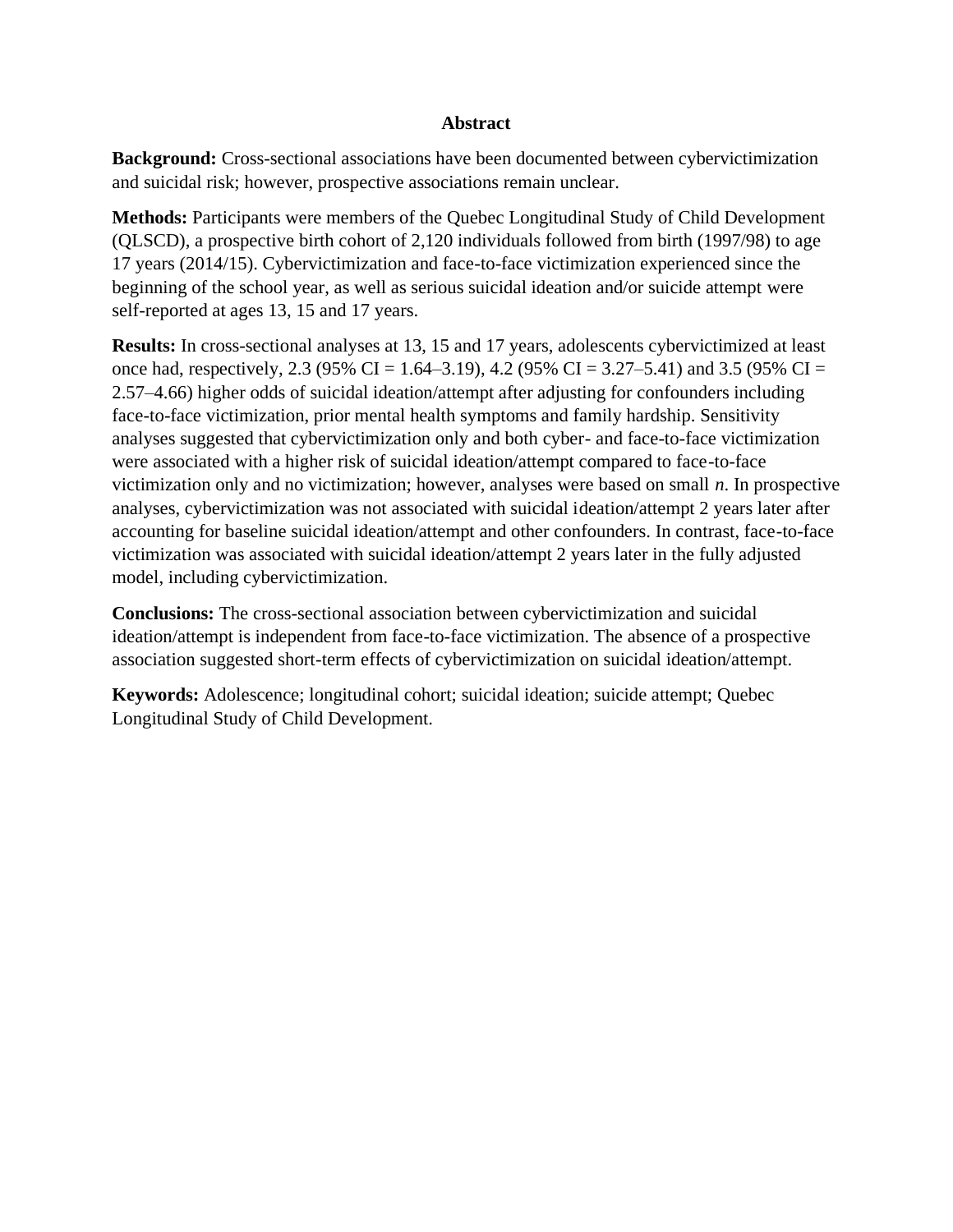### **Introduction**

Peer victimization, including bullying, is a modifiable risk factor for suicidal ideation and attempt across the life span (Klomek, Sourander, & Elonheimo, 2015). To date, much of the research has focused on face-to-face victimization (i.e. intentional harm caused verbally, physically and emotionally); however, little is known about the role of a novel form of victimization, cybervictimization, on suicidal risk (Van Geel, Vedder, & Tanilon, 2014).

Cybervictimization is expressed through electronic forms of communication such as emails, texts or social media. Common examples of cybervictimization include posting compromising material such as insulting comments, spreading rumours on social media or harassing someone through instant messaging. Although there are overlaps between face-to-face and cybervictimization, the latter has unique features including (a) the absence of time and space boundaries leads to victims being targeted anytime anywhere, (b) a large audience witnessing victimization through live or shared content and (c) the perpetrator's anonymity making cybervictimization difficult to stop (Pingault & Schoeler, 2017). Thus far, research with varying age groups showed that 4%–36% of girls and 2%–28% of boys reported having been cybervictimized in the last year (Brochado, Soares, & Fraga, 2017). Despite variation in estimates, the occurrence of at least one experience of cybervictimization is not uncommon.

Cybervictimization has attracted considerable attention with several mediatized highprofile cases of adolescent suicides reportedly linked to cybervictimization (Wolke, 2017). Cross-sectional studies indicated that adolescents who have been cybervictimized were more likely to report concurrent suicidal ideation (Bauman, Toomey, & Walker, 2013; Bonanno & Hymel, 2013; Elgar et al., 2014; Hay & Meldrum, 2010; Hinduja & Patchin, 2010; Hirschtritt, Ordonez, Rico, & LeWinn, 2015; Kodish ~ et al., 2016; Messias, Kindrick, & Castro, 2014; Sampasa-Kanyinga, Roumeliotis, & Xu, 2014; Schneider, O'donnell, Stueve, & Coulter, 2012) or to attempt suicide (Elgar et al., 2014; Messias et al., 2014; Sampasa-Kanyinga et al., 2014; Schneider et al., 2012), even after controlling for other types of victimization. Additionally, two studies have reported stronger cross-sectional associations with suicide ideation for both cybervictimization and face-to-face victimization combined compared with cybervictimization only or face-to-face victimization only (Messias et al., 2014; Schneider et al., 2012). However, very few prospective studies have examined whether cybervictimization carried a suicidal risk in the longer term and the findings are unclear (Bannink, Broeren, van de Looij–Jansen, de Waart, & Raat, 2014; Wright, 2016). To the best of our knowledge, no study examined whether cybervictimization assessed throughout adolescence from 13 to 17 years is associated with suicidal ideation/attempt, both cross-sectionally and prospectively. This is important because this period is marked by increased suicidal ideation and attempt (Cha et al., 2018).

In the present study, we aimed to (a) describe the prevalence of cybervictimization from early to late adolescence in a representative population-based sample and (b) test whether cybervictimization was associated with suicidal ideation/attempt beyond face-to-face victimization and key confounders (e.g. pre-existing mental health and family problems) both cross-sectionally and prospectively.

### **Methods**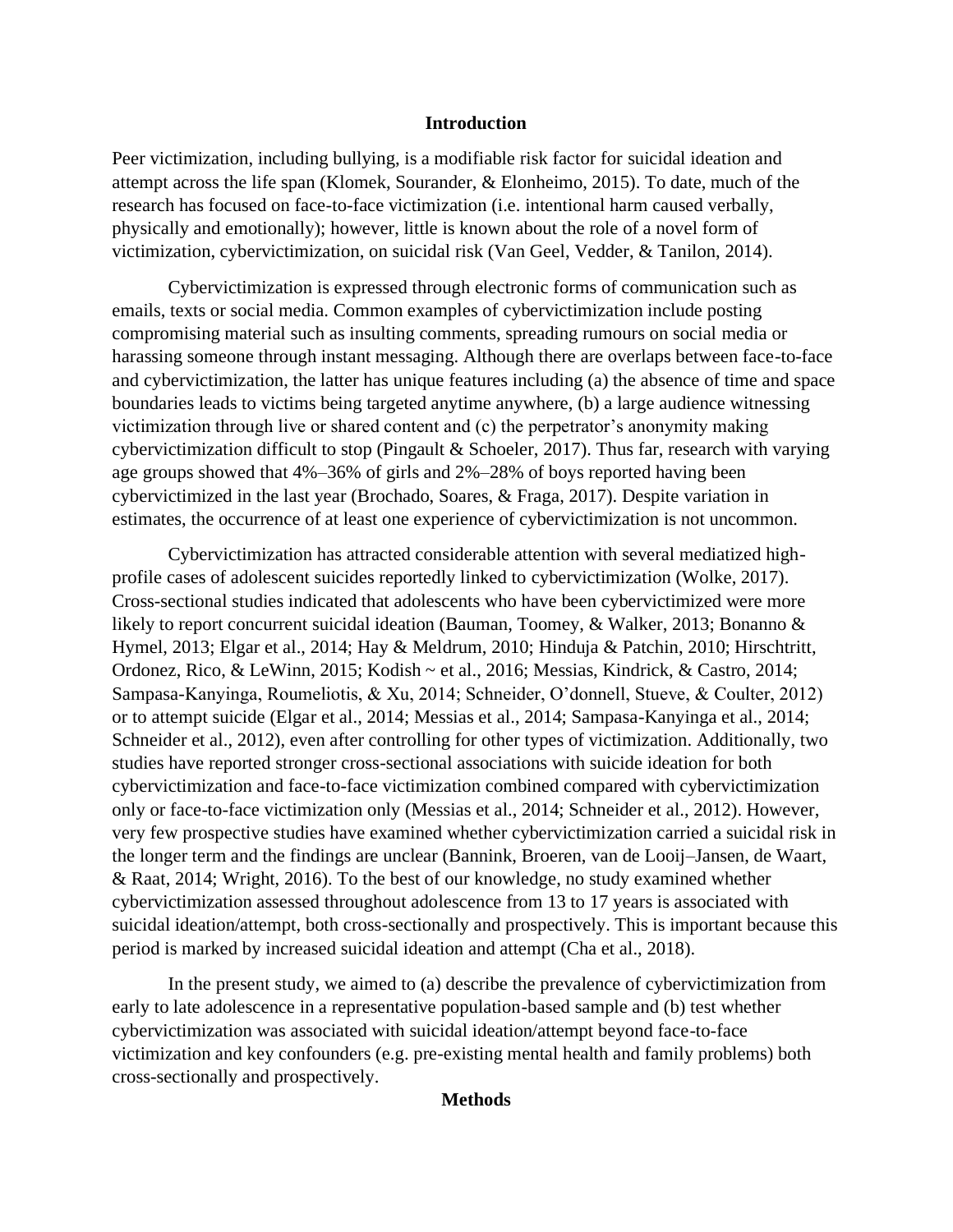## *Participants*

Participants were members of the Quebec Longitudinal Study of Child Development (QLSCD) which is conducted by the Quebec Statistics Institute (ISO). This a representative population study includes 2,120 individuals born in the Canadian province of Quebec in 1997/98 who were followed up from birth to age 17 years. Further details about the cohort can be found online (https://jesuisjeserai.stat.gouv.qc.ca). The sample size available for cross-sectional and prospective analyses ranged from 1,228 to1,426and1,160 to1,192participants, respectively, with measures of peer victimization and suicidal ideation/attempt, and representing 55%–67% of the original cohort. We applied inverse probability weighting to account for potential selection bias that could arise from sample attrition.Weights were derived from a logistic regression model for the binary outcome of being included in the adolescent data collection at 13–17 years (vs. missing at any time point) from the following predictors: sex, maternal depression at age 5 months, and internalizing and externalizing behaviour at age 6 years. As shown in Table S1 in the Supporting Information, our samples at 13, 15 and 17 years did not differ in terms of key characteristics.

The Ethics Committee of the Institut de la Statistique du Quebec and the Research Ethics Board of the CHU Sainte- Justine Research Center approved each phase of the study, and informed consent was obtained.

### *Measures*

Exposure to victimization was assessed at ages 12, 13, 15 and 17 years using a modified version of the Self-Report Victimization Scale (Cronbach's  $\alpha$  = .88 to .91) (Ladd & KochenderferLadd, 2002) administered in the second half of the school year (February to June). Adolescents were asked about the frequencies ('never', 'rarely', 'sometimes', 'often', 'very often') since the beginning of the school year of 6 different victimization experiences (e.g. 'a child at school pushed, hit or kicked you?') and a cybervictimization experience ('how many times were you the victim of cyberbullying (insults, threats and intimidation) on the Internet or by cell phone'; 'never', 'once', 'few times', 'often', 'very often'; see Appendix S1).

In accordance with our previous work (Geoffroy et al., 2016), adolescents were considered victims of face-to-face victimization if they answered 'often' or 'very often' to at least one of six items reflecting face-to-face victimization. Since the prevalence of cybervictimization was low in the sample, adolescents who were 'never' cybervictimized were distinguished from those cybervictimized either 'once', 'a few times', 'often' or 'very often'. A similar approach of coding cybervictimization has been used in other studies (Bannink et al., 2014; Elgar et al., 2014). Cybervictims additionally reported whether cyberbullying originated from 'students attending their school', 'students not attending their school', 'unknown identity' or 'other'.

We measured suicidal ideation/attempt in terms of having serious thoughts of wanting to die (as indicated by an affirmative answer to the question, 'Did you ever seriously think of attempting suicide?'; 'yes', 'no') or making a suicide attempt (and if so, 'How many attempts', 'never', 'once', 'more than once') in the past 12 months. We combined suicidal ideation and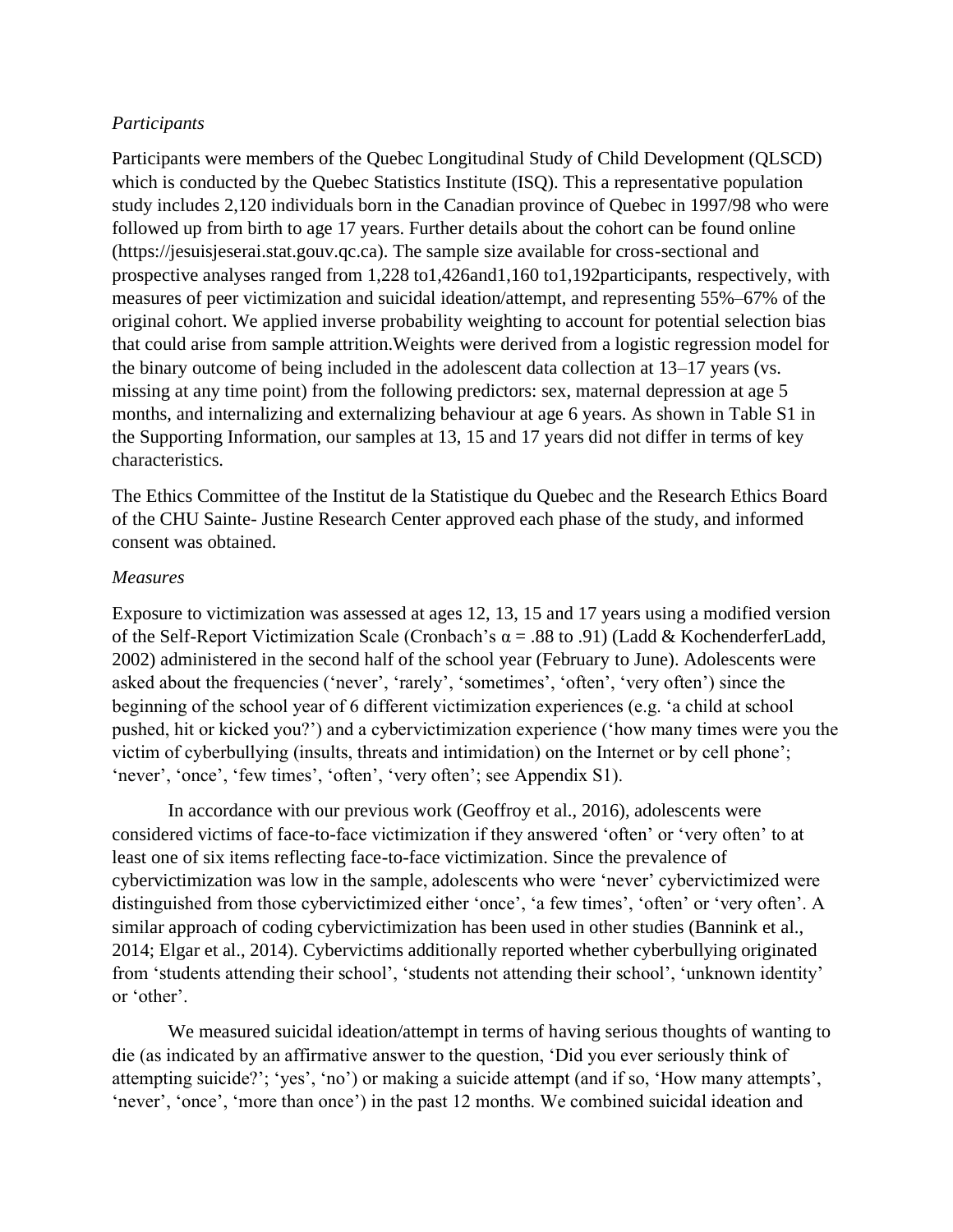suicide attempt given their, respectively, low prevalence as mutually exclusive groups (2.1%– 4.3% for suicidal ideation, 2.4%–2.8% for suicidal attempt between 13 and 17 years).

As in our past publications (Geoffroy et al., 2018; Geoffroy et al., 2016), we controlled for prior mental health and family hardship characteristics associated with victimization and suicidal ideation/attempt. Depressive symptoms in the past 2-weeks were self-reported using the Children Depression Inventory (CDI, short-form) (Allgaier et al., 2012) rated on a 3-point scale at age 10 and 12 years. Other mental health symptoms were assessed with the Behaviour Questionnaire (BQ), a validated scale used in the Canadian National Longitudinal Study of Children and Youth (Statistics Canada & Human Resources Development Canada. National Longitudinal Survey of Children and Youth: Overview of Survey Instruments for 1994–1995 Data Collection Cycle 1, 1995), which incorporates items from the Child Behaviour Checklist (Achenbach, Edelbrock, & Howell, 1987), the Ontario Child Health Study Scales (Offord, Boyle, & Racine, 1989), and the Preschool Behaviour Questionnaire (Tremblay, Desmarais-Gervais, Gagnon, & Charlebois, 1987). Oppositional/defiance was assessed with four items ( $\alpha$  = .92 and .91) (e.g. 'defiant/refused to comply') and inattention/hyperactivity with nine items ( $\alpha$  = .95 and .94) (e.g. 'could not sit still') through teacher ratings at 6– 12 years and anxiety symptoms with three items ( $\alpha$  = .72 and .83) (e.g. 'fearful/nervous') at 10 and 12 years through self-reports. All items were rated on a 3-point scale  $(0 = 'never or not true'; 1 = 'sometimes or somewhat true';$ and  $2 =$  'often or very true'). Family socioeconomic status was measured as an aggregate of annual gross income, parental education level and occupational prestige (Willms & Shields, 1996) at 6–12 years; family functioning ( $\alpha$  = .84) (i.e. communication, problem resolution and control of disruptive behaviour) was assessed with the McMaster Family Assessment (Statistics Canada & Human Resources Development Canada. National Longitudinal Survey of Children and Youth: Overview of Survey Instruments for 1994–1995 Data Collection Cycle 1, 1995) at 6– 12 years; family structure (biological parents/blended/single) was reported at 12 years; and hostile-reactive parenting ( $\alpha = .59$ ) (e.g. corporal punishment, raising voice) was assessed with four items (Boivin et al., 2005) at 6–12 years.

### *Statistical analyses*

We estimated cross-sectional associations between cybervictimization and suicidal ideation/attempt at ages 13, 15 and 17 years using logistic regressions. Model 1 adjusted for sex, Model 2 additionally adjusted for prior mental health symptoms  $(6-12 \text{ years})$  (depression, anxiety, oppositional/defiance and inattention/hyperactivity symptoms) and family hardship (socioeconomic status, family functioning and structure, and hostile reactive parenting), and Model 3 additionally adjusted for concurrent face-to-face victimization. The same analyses were conducted using face-to-face victimization as the exposure in order to compare the relative effects of both forms of victimization on suicidal ideation/attempt. Second, we estimated prospective associations between cybervictimization and suicidal ideation/ attempt using logistic regressions with cybervictimization at either 13 or 15 years as the exposure and subsequent suicidal ideation/attempt 2 years later at 15 or 17 years as the outcome. In the prospective analyses, Model 1 accounted for sex, Model 2 and Model 3 for mental health and family confounders, and face-to-face victimization, respectively, and Model 4 for baseline suicidal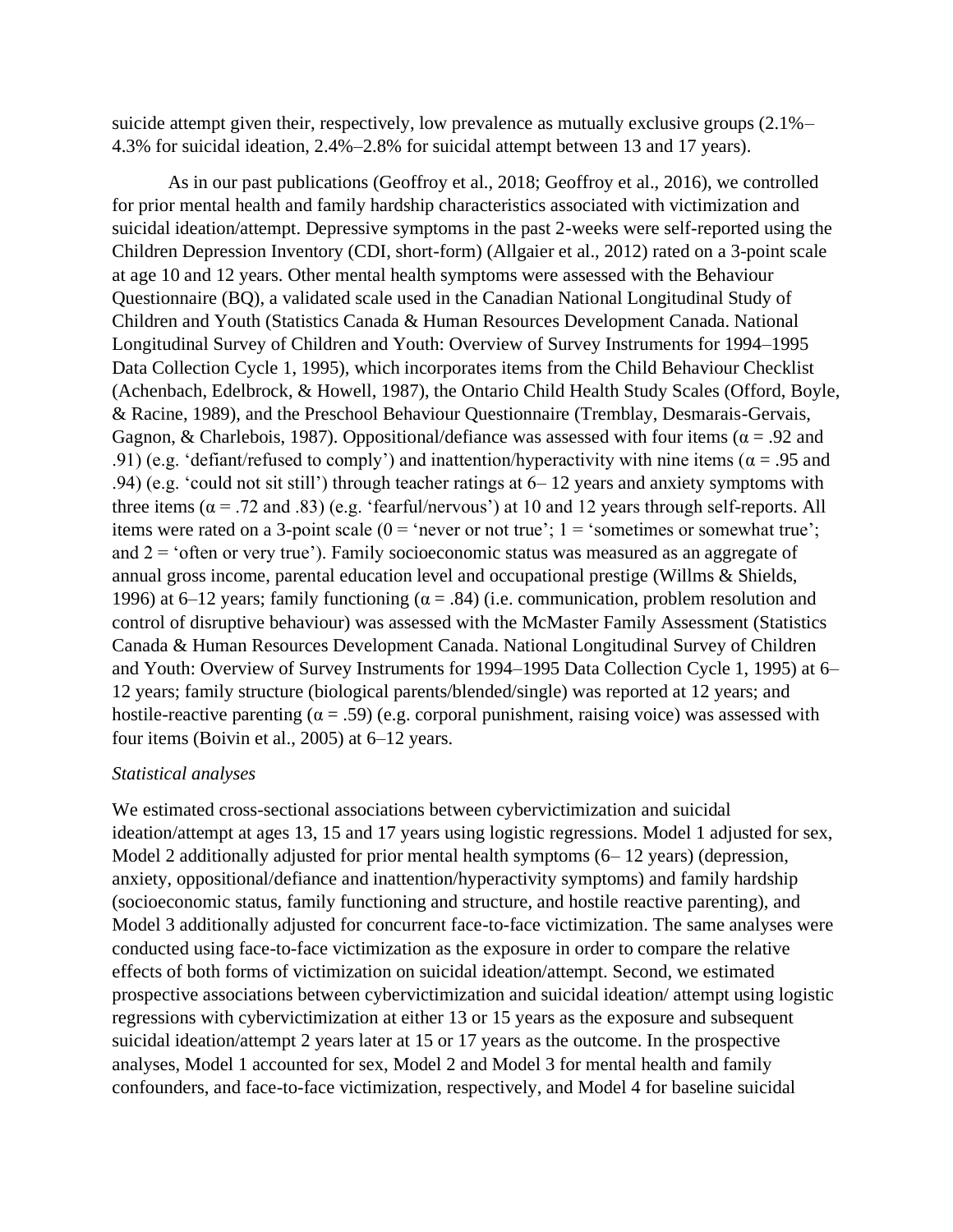ideation/attempt (e.g. suicidal ideation/attempt at age 13 years for prospective association between cybervictimization at 13 years and suicidal ideation/attempt at 15 years). The prospective analyses were also conducted using face-to-face victimization as the exposure. We additionally tested statistical interactions between sex and cybervictimization in the crosssectional and prospective logistic regressions. No significant sex-by-cybervictimization interaction was found (*p*s > .05 across cross-sectional and prospective analyses); therefore, our analyses combined both sexes.

In sensitivity analysis, we estimated both cross-sectional and prospective models using cybervictimization frequency entered as a continuous variable (scale ranging from 0 to 4), rather than binary (yes/no), to test dose-response associations. The results of this analysis in our crosssectional and prospective models are reported as a p-value for trend. Lastly, we created a categorical variable with the following exclusive categories: face-to-face victimization only, cybervictimization only, cyber- and face-to-face victimization, and no victimization to estimate the single and combined role of the two different forms of victimization on suicidal ideation/attempt.

Missing data on confounding variables (<11% for all variables) were imputed using multiple imputation by chained equation (Azur, Stuart, Frangakis, & Leaf, 2011); thus, all models were estimated across 50 imputed datasets and the results were pooled.

### **Results**

#### *Prevalence of cybervictimization and suicidal ideation/attempt*

Most adolescents who reported being cybervictimized were victimized 'once' (4.1%–10.4%), and less than 1% were cybervictimized 'often or very often' since the beginning of the school year (Table 1). Overall, 45.9%–53.1% of adolescents who were cybervictimized at least once (7.3%–15.9% of the entire sample) were also exposed to face-to-face victimization. Most adolescents reported being cybervictimized by students attending the same school (56.8%– 71.6%) or another school (19.7%– 25.5%), while 14.8%–24.0% reported they never knew who cybervictimized them; Table 1. Cybervictimization was more common in girls than boys, except at 12 years (Table 2).

#### *Cross-sectional associations between cybervictimization and suicidal ideation/attempt*

Overall, prevalence of suicidal ideation/attempt increased from 3.4% ( $n = 42$ ), 3.5% ( $n = 42$ ) and 5.8% ( $n = 62$ ) for those never cybervictimized at 13, 15 and 17 years, respectively, to 13.3% ( $n =$ 14), 19.3% ( $n = 44$ ) and 25.5% ( $n = 22$ ) for those exposed to cybervictimization in given school year. Cybervictimization, experienced at least once, was associated with suicidal ideation/attempt after adjustment for prior mental health symptoms and family hardship (Model 2, Table 3). The associations remained significant when face-to-face victimization was added to the model at 13 years (Model 3, Table 3; OR = 2.29, 95% CI = 1.64–3.19; *p*-trend for frequency of cybervictimization entered continuously <.001), 15 years (OR = 4.20, 3.27–5.41; *p*trend<.001) and 17 years, (OR = 3.46, 2.57–4.66; *p*-trend<.001). In these same models, face-toface victimization was also associated with suicidal ideation/attempt after adjustment for prior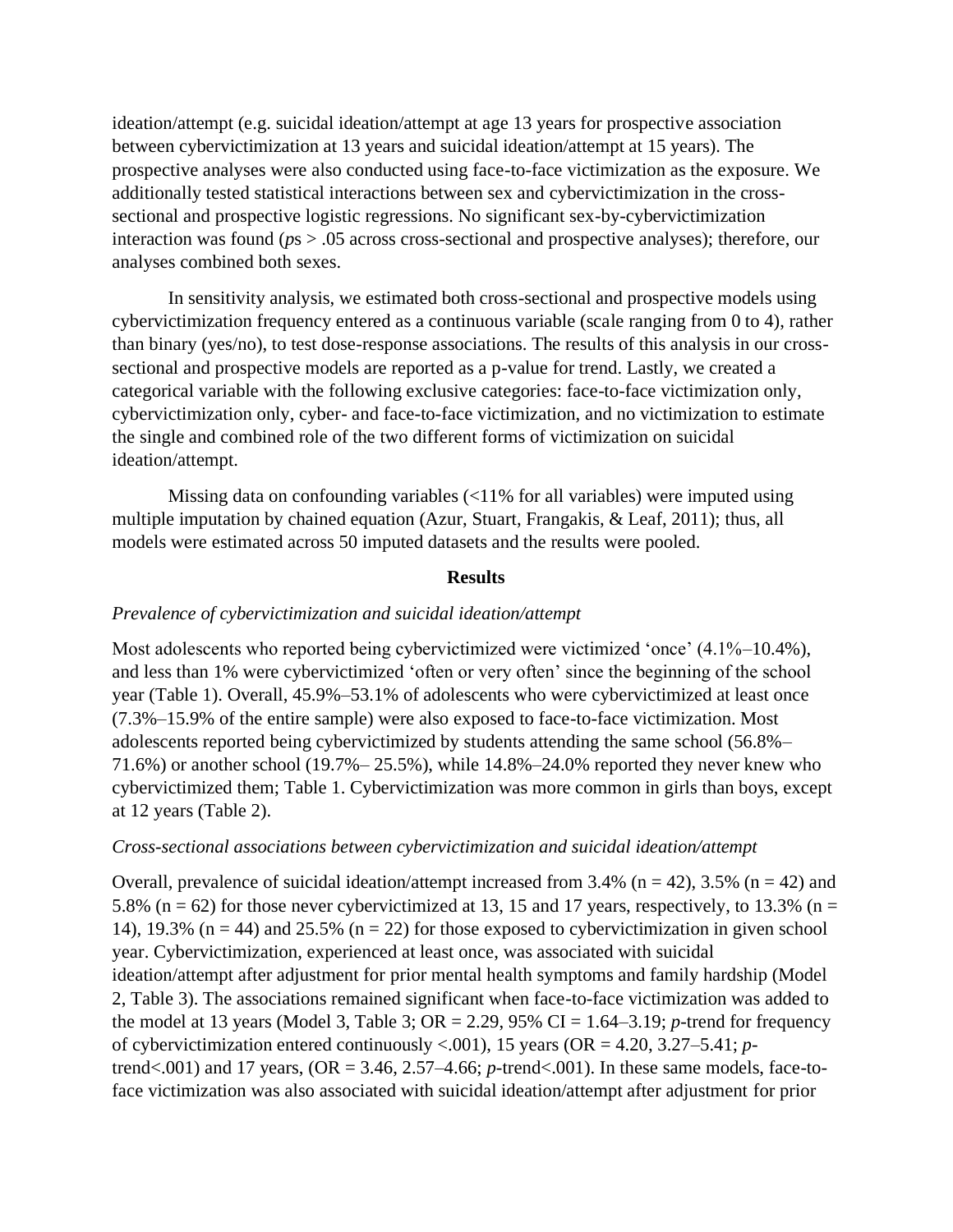mental health symptoms, family hardship and cybervictimization (OR = 2.61, 1.92–3.56, at 13 years; OR = 2.16, 1.67–2.81, at 15 years; and OR = 2.09; 1.54–2.84, at 17 years). However, at both 15 and 17 years the odds were significantly smaller for face-to-face victimization compared with cybervictimization  $p < .001$  and  $p < .01$ , respectively).

Suicidal ideation/attempt prevalence by victimization exposure category was  $2.7\%$  (n = 24), 2.7% (n = 28) and 4.6% (n = 44) for no victimization at 13, 15 and 17 years; 9.9% (n = 18), 10.7% (n = 14) and 12.6% (n = 14) for face-to-face victimization only at 13, 15 and 17 years; 22.7% (n = 22) and 40.6% (n = 13) for cybervictimization only at 15 and 17 years; and 26.1% (n  $= 12$ ), 27.1% (n = 22) and 25.7% (n = 9) for cybervictimization and face-to-face victimization combined at 13, 15 and 17 years. Figure 1 shows odds ratio (ORs) and 95% CIs at 15 and 17 years for face-to-face victimization only, cybervictimization only, cyber- and face-to-face victimization versus no victimization. We found that adolescents exposed to either cyber- and face-to-face victimization only or to both forms of victimization had higher risk of suicidal ideation/attempt than nonvictim at both ages. Further comparisons showed that odds of suicidal ideation/attempt was higher for adolescents exposed to cybervictimization only (OR = 2.00, 95%  $CI = 1.37-2.90$  and  $OR = 2.02$ , 95%  $CI = 1.31-3.10$  and cyber- and face-to-face victimization combined (OR = 1.68, 1.16 and 2.43, and OR = 1.74, 95% CI = 1.11–2.71) than those exposed to face-to-face victimization only at 15 and 17 years, respectively.

### *Prospective associations between cybervictimization and suicidal ideation/attempt*

Cybervictimization at 13 and 15 years was prospectively associated with suicidal ideation/attempt 2 years later at 15 and 17 years (Table 4) after controlling for mental health symptoms, family hardship and face-to-face victimization (Model 3, Table 4) (respectively, OR  $= 1.79, 1.30 - 2.44$ ; p-trend for frequency of cybervictimization entered continuously <.001, and  $OR = 1.34, 1.01-1.78$ ; p-trend = .12). However, these associations were no longer significant after baseline suicidal ideation/ attempt was accounted for (Model 4, Table 4;  $ps > .05$ ). In contrast, face-to-face victimization at age 13 and 15 years was associated to suicidal ideation/attempt 2 years later ( $OR = 2.45$ , 1.82–3.29;  $OR = 2.06$ , 1.56–2.72, respectively) even after accounting for childhood confounders and baseline cybervictimization and suicidal ideation/attempt (Model 4, Table 4). We re-estimated all models without inverse probability weighting; patterns of results were similar to ones based on multiple imputation alone (see Tables S2 and S3).

#### **Discussion**

To our knowledge, this is the first population-based study examining the cross-sectional and prospective associations between cybervictimization and serious suicidal ideation/attempt across adolescence in the context of other forms of victimization and key confounders. We found that cybervictimization mostly occurred 'once' in a given year and often co-occurred with face-toface victimization. Additionally, we found that over and beyond co-occurring exposure to faceto-face victimization, being cybervictimized increased the risk of suicidal ideation/attempt crosssectionally, but not prospectively. Suicidal ideation/attempt risk was higher among adolescents who were exposed to cybervictimization only, and cyber- and face-to-face victimization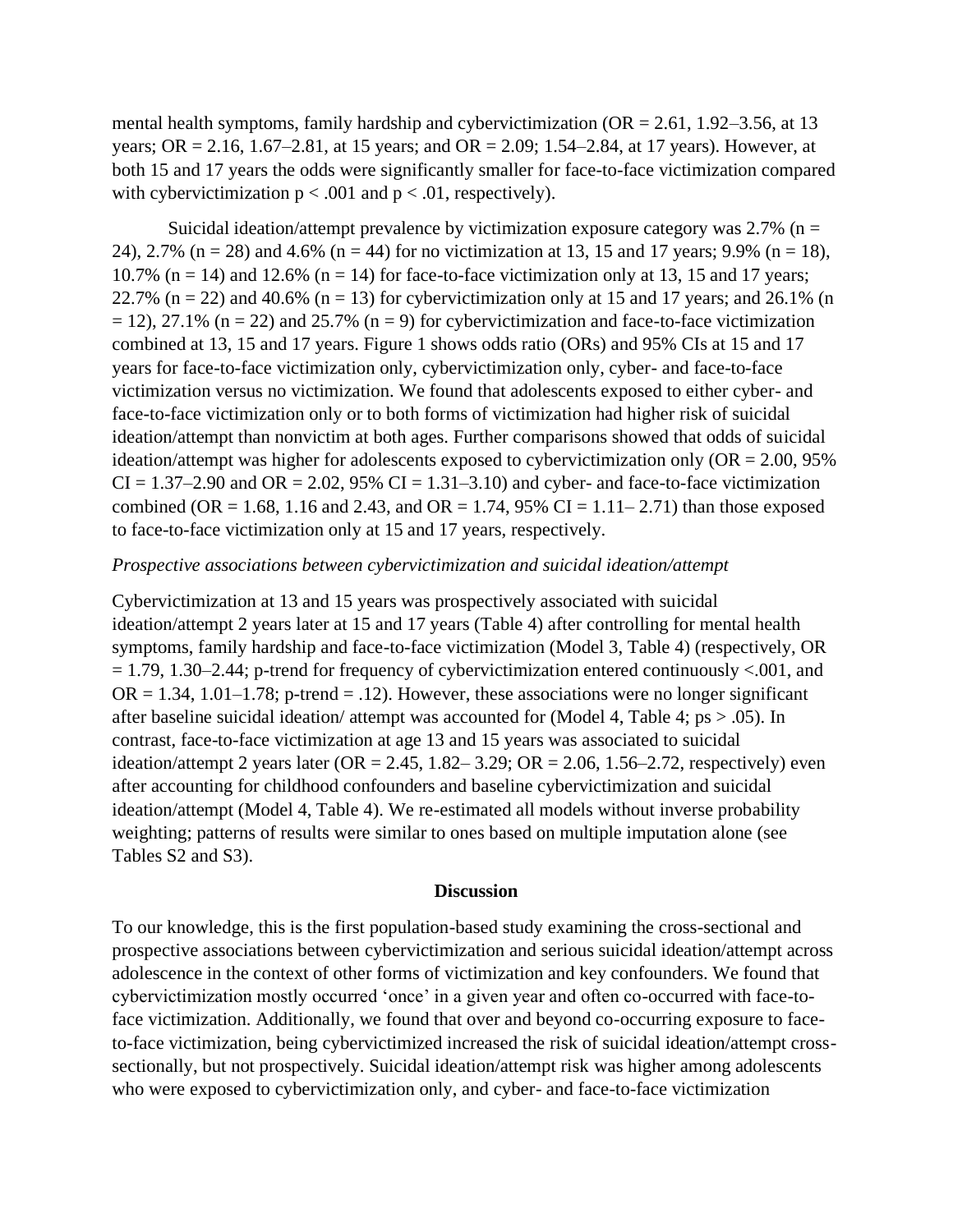combined compared with adolescents who were exposed to no victimization or face-to-face victimization only.

In our sample, 6.9%–15.9% of adolescents aged 12 to 17 years reported being cybervictimized at least once during the given school year. While some studies have reported highly heterogeneous cybervictimization prevalence rates, others reported prevalence estimates in adolescents consistent with the present study (Bannink et al., 2014; Bauman et al., 2013; Bonanno & Hymel, 2013; Kodish et al., 2016). As previously reported, the prevalence of cybervictimization tends to increase from 12 to 15 years (Messias et al., 2014; Schneider et al., 2012), which differs from face-to-face victimization which has been found to decrease (Geoffroy et al., 2018). Furthermore, the decreasing prevalence of cybervictimization after 15 years might reflect that later in adolescence youth might have learned more advanced perspective-taking skills and understand the effects of their aggressive acts on the Internet. As reported previously, girls were more likely to be exposed to cybervictimization than boys (Messias et al., 2014; Sampasa-Kanyinga et al., 2014), which is opposite to what is observed for face-to-face victimization (Arseneault, 2018). This could be partly explained by some evidence showing that girls tend to use more indirect ways of aggression, through social media, for example (Waasdorp & Bradshaw, 2015). We found that most victims can identify the perpetrators as students from the same school or other known peers (76.6%–91.8% between ages 12 and 17 years). The highest proportion of anonymous perpetrators was 24% at 12 years and decreased to 18% at 17 years. This is similar to a study showing that most students knew their perpetrator's identity (Waasdorp & Bradshaw, 2015), and another showing that 12.6% of cybervictimized high school students did not know the identity of their perpetrators (Ybarra, Diener-West, & Leaf, 2007). Although the range of reported perpetrator's anonymity seems to vary with age, this remains a unique feature of cybervictimization with perceived anonymity leading to more potential perpetration (Ybarra et al., 2007).

Our study documents a strong association between cybervictimization and cross-sectional suicidal ideation/attempt beyond face-to-face victimization while accounting for important confounders. Adjusted odds ratios indicated that cybervictimized adolescents had 2.29- to 4.20 folds higher odds to report suicidal ideation/attempt compared with non-victimized adolescents. This finding is in line with a recent meta-analysis of cross-sectional studies reporting odds ratios of 2.15 for suicidal ideation and 2.57 for suicidal attempt (John et al., 2018). However, the associations with suicidal attempt reported in the meta-analysis did not control for face-to-face victimization and other confounders.

Our analyses suggest a unique concurrent effect of cybervictimization regardless of whether it is experience alone or in combination with face-to-face victimization. Indeed, concurrent associations show that adolescents experiencing cybervictimization only and both cyber- and face-to-face victimization were at higher risk of suicidal ideation/attempt compared to adolescents experiencing no victimization and adolescent experiencing face-to-face victimization only. No study had reported higher odds for cyber- and face-to-face victimization combined compared with face-to-face victimization or higher odds for cybervictimization only compared with face-to-face victimization only. For the first time, these findings indicate that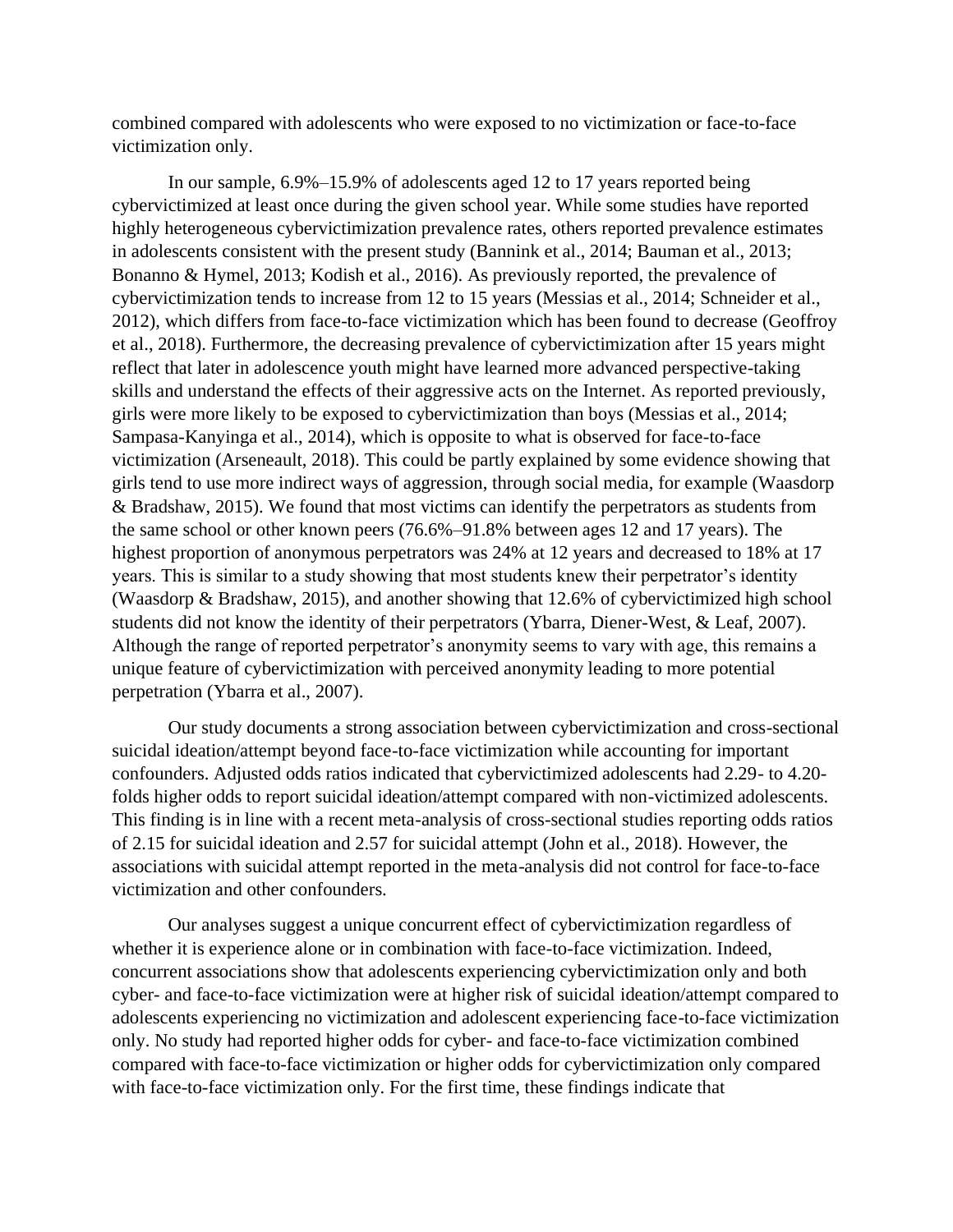cybervictimization, whether it is experienced alone or combined with face-to-face victimization, represents a higher concurrent risk for suicidal ideation/attempt compared with face-to-face victimization only. However, these findings need to be interpreted with caution given the low prevalence of suicidal ideation/attempt across subgroups and further studies are needed to replicate these results.

The prospective analyses in the current study showed that adolescents exposed to cybervictimization did not have a higher risk of showing suicidal ideation/attempt 2 years later, after adjusting for face-to-face victimization, prior mental health symptoms, family hardship and baseline suicidal ideation/attempt. Conversely, adolescents exposed to face-to-face victimization had an increased risk of suicidal ideation/attempt 2 years later when similar confounders were controlled for including cybervictimization. Differential prospective associations between cyberversus face-to-face victimization may indicate that these two types of victimization have different developmental processes regarding suicidal ideation/attempt. One hypothesis is that cybervictimization may lead to an immediate suicidal risk, as shown by the cross-sectional association in the current study, which might persist overtime. This may explain why the prospective associations were nonsignificant when baseline suicidal ideation/attempt was taken into account. In addition, cybervictimization may be less likely to be repeated while face-to-face victimization is more chronic (Geoffroy et al., 2018) and potentially contributes to a stronger prospective association. This pattern is consistent with one prior study which found no association between cybervictimization and suicidal ideation from 12 to 14 years after adjusting for baseline suicidal ideation (Bannink et al., 2014).

Our study was conducted using a large representative birth cohort of children followed up to 17 years of age, with repeated assessments of cybervictimization, face-to-face victimization, suicidal ideation/attempt and a range of childhood confounders. Despite these strengths, study limitations need to be acknowledged when interpreting the results. First, cybervictimization was based on a single item. This item gave similar examples of cybervictimization exposure; 'insults, threats, intimidation by Internet or by cell phone', to a well-known and widely used measure of cybervictimization in the Olweus Bully/Victim Questionnaire; 'mean or hurtful messages, calls or pictures or other ways on my mobile phone or the Internet' (Olweus, 1996). However, our measure did not assess intention, repetition and power imbalance as measured by the Olweus Bully/Victim Questionnaire. In addition, given the low frequencies of cybervictimization, we categorized adolescents as cybervictimized if they reported cybervictimization at least 'once' while we categorized adolescents as having been victimized face-to-face if they reported face-toface victimization 'often/very often'. This must be taken into account when the two exposures are compared. Despite this limitation, stronger associations were seen for cybervictimization than face-to-face victimization in cross-sectional but not in prospective analyses. Our conclusions were further supported by the trend analyses using cybervictimization as a continuous variable (i.e. 'never' to 'very often') for cross-sectional associations. The trend analyses showed that the more often adolescents are exposed to cybervictimization the greater the risk of suicidal ideation/attempt. Additionally, the categorization is consistent with previous studies, thus increasing comparability between the available findings (Bannink et al., 2014; Elgar et al., 2014; Hirschtritt et al., 2015; Kodish et al., 2016; Messias et al., 2014; Sampasa-Kanyinga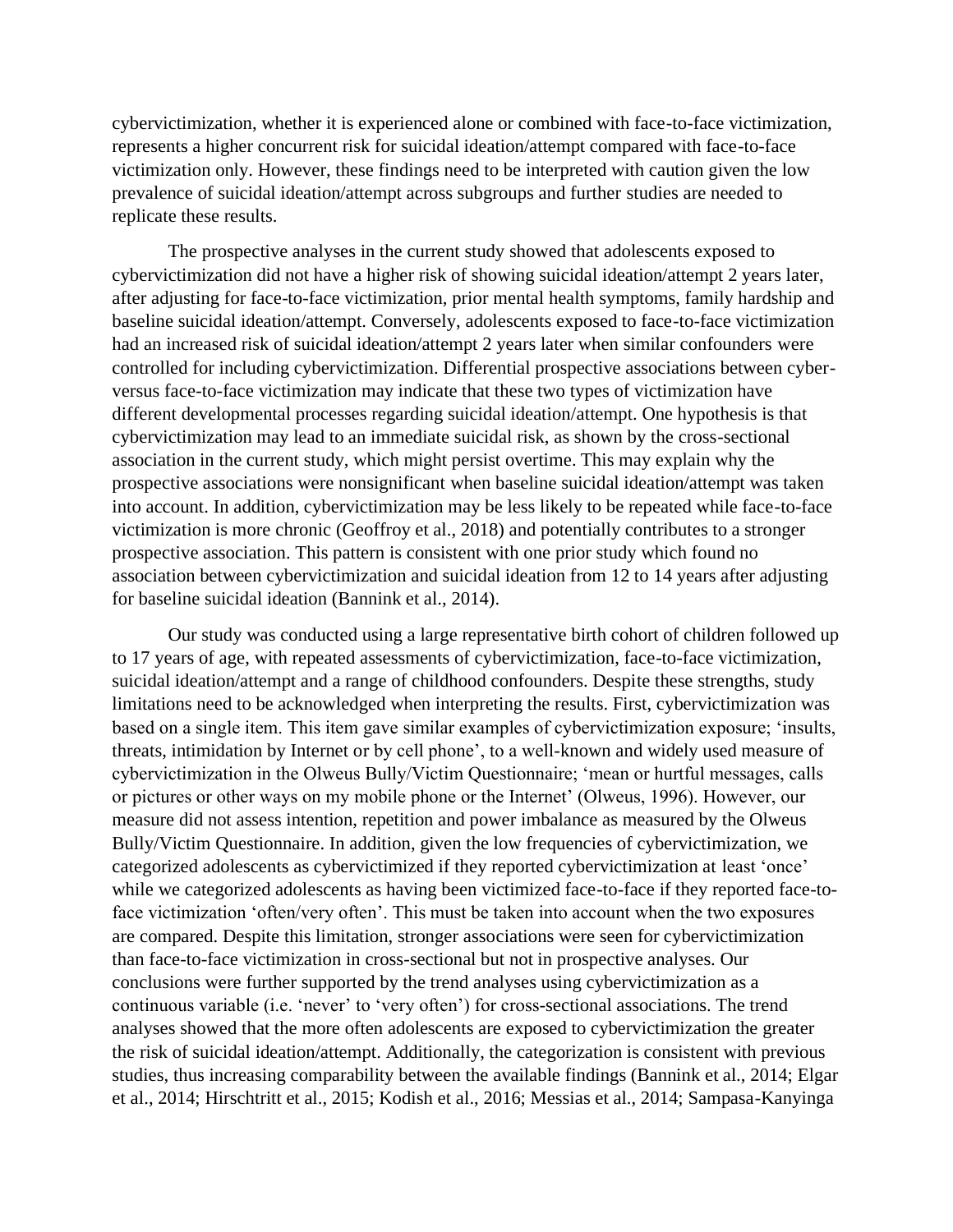et al., 2014; Sinclair, Bauman, Poteat, Koenig, & Russell, 2012). Second, our victimization exposure was self-reported and may be influenced by current mental state, hence possibly inflating our effect sizes with suicidal ideation/attempt. Self-reported victimization is being used in most prior studies (John et al., 2018) as most adolescents do not disclose to their teacher/parents if they have been victimized (Bowes, Joinson, Wolke, & Lewis, 2015). Third, due to low statistical power we did not investigate whether cybervictimization was distinctively associated with suicidal ideation and suicide attempt. Some prior studies suggested that association of cybervictimization was stronger for suicide attempt than for suicidal ideation (Kim, Colwell, Kata, Boyle, & Georgiades, 2018; Schneider et al., 2012), but others showed the opposite finding (Kodish et al., 2016; Sinclair et al., 2012). Fourth, the present study data did not include information on genetics; therefore, the study could not account for genetic confounding. A prior study using a twin cohort has shown that victimized adolescents were more likely to report suicidal ideation even after accounting for genetic vulnerabilities (via a monozygotic twin design) and other pre-existing vulnerabilities, although the association with suicidal attempt was explained by genetic vulnerabilities (Baldwin et al., 2019).

Last, as in most longitudinal cohorts, attrition occurred overtime, especially amongst the most vulnerable participants, for example adolescents who were cybervictimized. However, the use of multiple imputations and weights reduced such selection bias.

### **Conclusion**

Our findings indicate that cybervictimization is an important risk factor for concurrent serious suicidal ideation/attempt throughout adolescence that is independent from prior mental health symptoms, family hardship and face-to-face victimization. A significant proportion (7%–16%) of adolescents are victimized by their peers on electronic platforms and mostly targeted by other students attending the same or another school. Cybervictimization may be reduced through interventions, which may be highly cost-effective from a public health perspective. A recent review on school-based interventions against cybervictimization identified programs including educating youth on communication and social skills, empathy, coping and responsible use of technology as effective targets in reducing its prevalence (Hutson, Kelly, & Militello, 2018). However, it is essential to examine whether prevention efforts against cybervictimization in adolescence translates into a measurable reduction of suicidal risk and cybervictimization. Future studies should also aim to investigate protective factors such as family factors or peer support that could promote resilience to cybervictimization.

### **Acknowledgements**

L.C.P. received a doctoral award from Fonds de Recherche du Quebec en Sant e (FRQS). M.O. received funding from the European Union's Horizon 2020 research and innovation program under grant agreement No. 793396 and the Canadian Institutes of Health Research (CIHR). M.C.G. holds a Canada Research Chair (Tier-2), and a Young Investigator Award of the American Foundation for Suicide Prevention. G.T. holds a Canada Research Chair and a National Alliance for Research on Schizophrenia and Depression Distinguished Investigator Award. I.O.M. and M.B. hold a Canada Research Chair. M.C.G., M.B., J.R. and G.T. are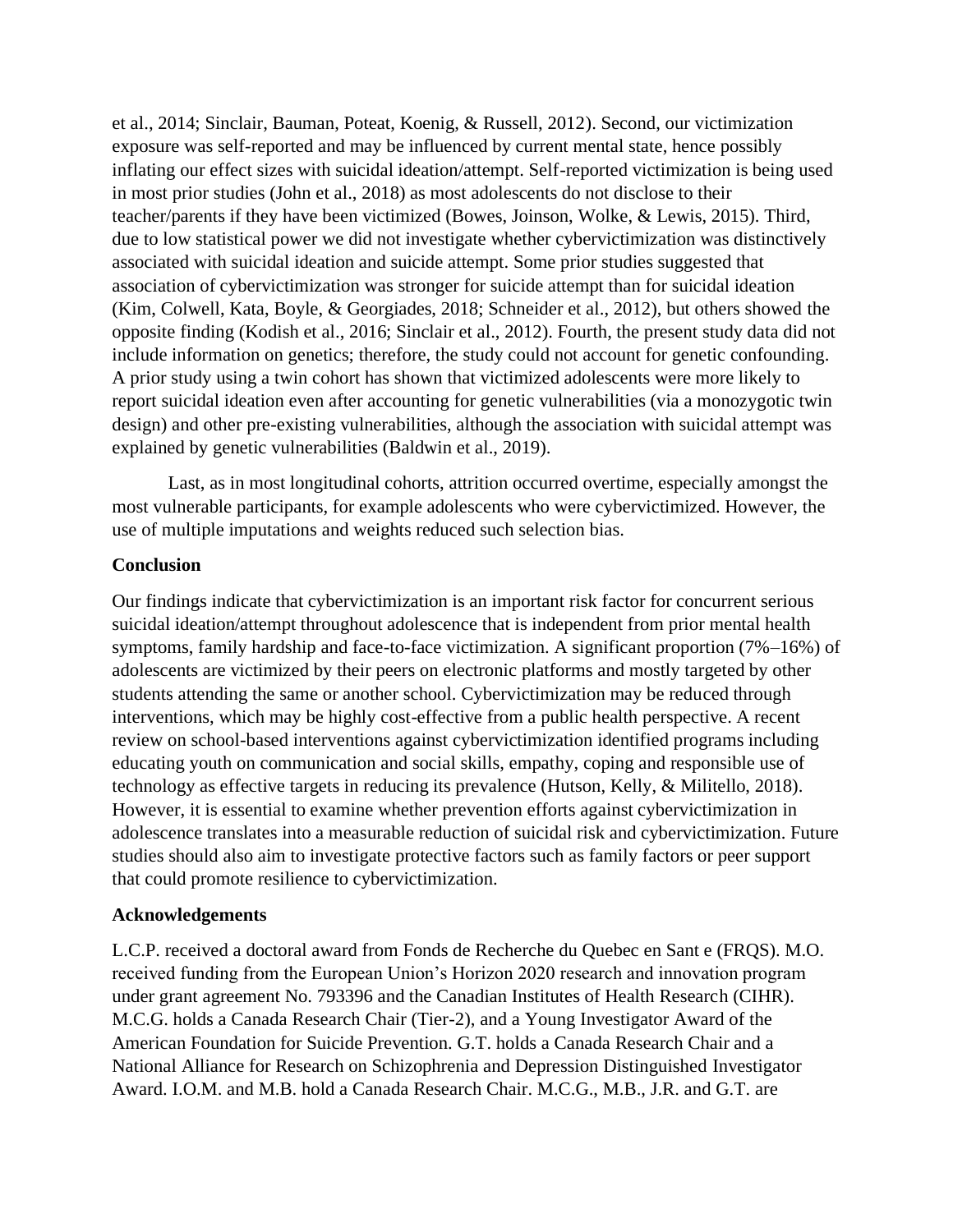financially supported by the Quebec Network on Suicide, Mood Disorders and Related Disorders. The authors have declared that they have no competing or potential conflicts of interest. The Quebec Longitudinal Study of Child Development (QLSCD) was also supported by funding from the Quebec Government's Ministry of Health, Ministry of Education and Ministry of Family Affairs, The Lucie and Andre Chagnon Foundation, the Robert-Sauve Research Institute of Health and Security at Work, the St-Justine Research Centre, and the Quebec Statistics Institute (ISQ).

# **Correspondence**

Marie-Claude Geoffroy, McGill Group for Suicide Stud- ies, Douglas Mental Health University Institute, 6875 LaSalle Boulevard, Montreal H4H 1R3, QC, Canada; Email: [marie](mailto:marie-claude.geoffroy@mcgill.ca)[claude.geoffroy@mcgill.ca](mailto:marie-claude.geoffroy@mcgill.ca)

# **Key points**

- Cybervictimized adolescents (aged 13–17 years) were 2 to 4 times more likely to experience concurrent suicidal ideation/attempt regardless of exposure to face-to-face victimization and other key confounders including prior mental health symptoms and family hardship.
- Concurrent subgroup analyses showed that adolescents that were cybervictimized only or exposed to both cyber- and face-to-face victimization were more at-risk for suicidal ideation/attempt compared to adolescents that were not victimized or victimized face-toface only.
- Face-to-face victimization was associated with suicidal ideation/attempt 2 years later; however, no longitudinal association was found for cybervictimization.
- Cybervictimization is an important concurrent risk factor for serious suicidal ideation/attempt throughout adolescence and may be reduced through interventions, which may be highly cost-effective from a public health perspective.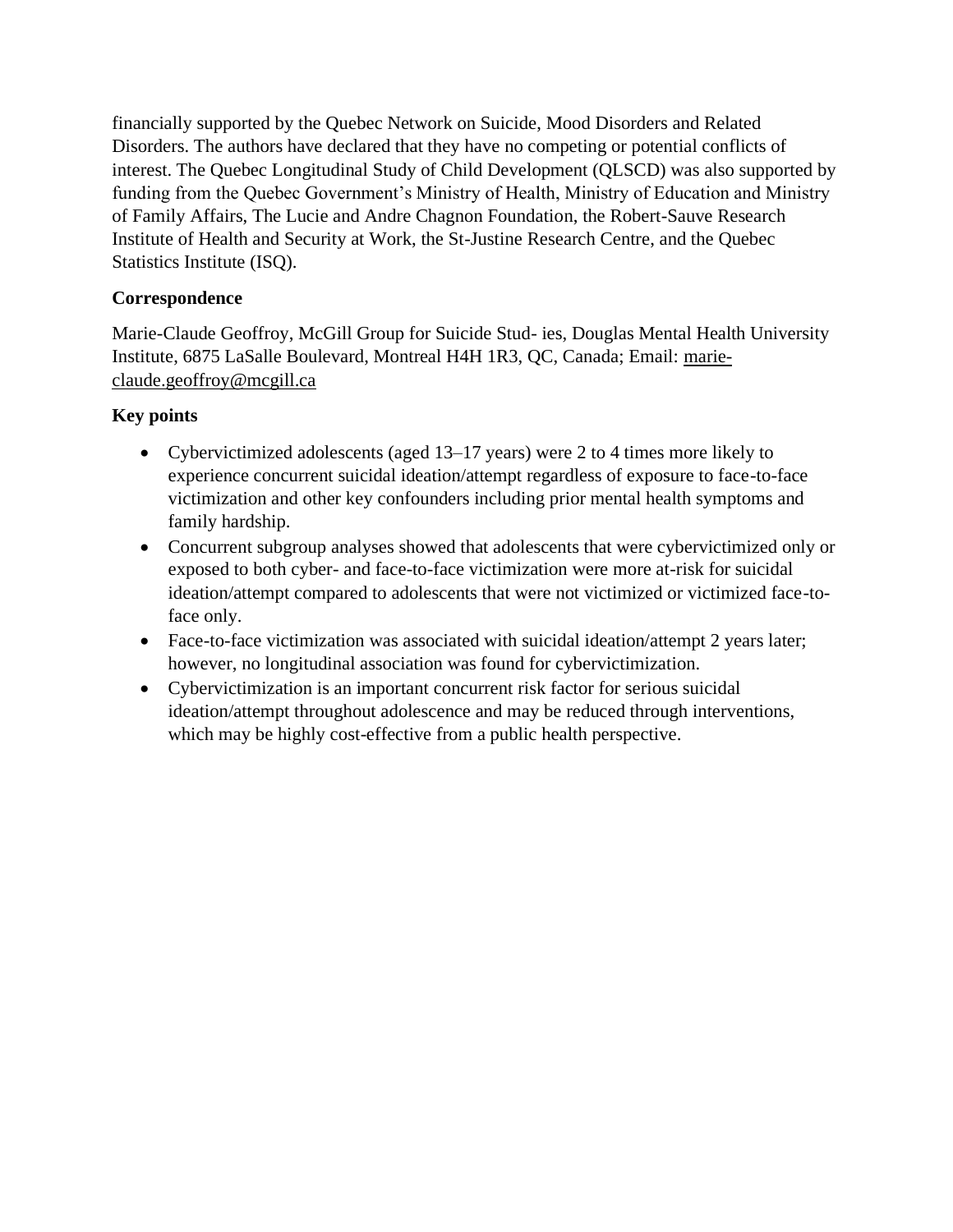**Table 1**: Frequencies of cybervictimization experiences since the beginning of the school year and the percentages of types of cybervictimization perpetrators from ages 12 to 17 years (y)<sup>a, b, c</sup>

| Ages | Frequency of cybervictimization $n(\%)$ |           |                |                         | Cybervictimization originated from $n\frac{6}{6}$ d |                                                             |                         |          |
|------|-----------------------------------------|-----------|----------------|-------------------------|-----------------------------------------------------|-------------------------------------------------------------|-------------------------|----------|
|      | Never                                   | Once      | A few<br>times | Often/<br>Very<br>often | Students at<br>my school                            | Other<br>young<br>people<br>who don't<br>go at my<br>school | I never<br>knew<br>whom | Other    |
| 12y  | 1248(93.2)                              | 63(4.6)   | 26(1.8)        | 7(0.5)                  | 50(56.8)                                            | 19(19.8)                                                    | 23(24.0)                | 7(7.5)   |
| 13y  | 1119(90.2)                              | 67(6.1)   | 30(2.5)        | 15(1.2)                 | 72(71.6)                                            | 23(20.2)                                                    | 17(14.8)                | 6(5.4)   |
| 15y  | 1211(84.0)                              | 142(10.4) | 63(4.3)        | 19(1.2)                 | 146(66.5)                                           | 46(19.7)                                                    | 34(15.2)                | 20(9.2)  |
| 17y  | 1137(92.8)                              | 50(4.1)   | 32(2.6)        | 7(0.5)                  | 51(58.8)                                            | 22(25.5)                                                    | 17(18.1)                | 11(14.6) |

a. Data were compiled from the final master file of the Québec Longitudinal Study of Child Development (1998- 2015), Québec Government, Institut de la Statistique du Québec

b. Sample sizes were 1344 at12y, 1231 at 13y, 1435 at 15y, and 1226 at 17y

c. Percentages are based on weighted data

d. Multiple responses were permitted

|                                         | <b>Table 2:</b> Sex differences in the prevalence of having been cybervictimized at least once from |
|-----------------------------------------|-----------------------------------------------------------------------------------------------------|
| ages 12 to 17 years (y) <sup>a, b</sup> |                                                                                                     |

| Ages | Prevalence of cybervictimization |                    |             |                 |  |
|------|----------------------------------|--------------------|-------------|-----------------|--|
|      | All                              | Girls              | <b>Boys</b> | Sex differences |  |
|      | $n\left(\%\right)$               | $n\left(\%\right)$ | $n(\%)$     | p-values        |  |
| 12y  | 96(6.8)                          | 54(7.1)            | 42(6.4)     | .60             |  |
| 13y  | 112(9.8)                         | 75(11.6)           | 37(6.8)     | .005            |  |
| 15y  | 224(16.0)                        | 152(19.3)          | 72(10.7)    | .000            |  |
| 17y  | 89(7.2)                          | 58(8.3)            | 31(5.3)     | .044            |  |

a. Data were compiled from the final master file of the Québec Longitudinal Study of Child Development (1998- 2015), Québec Government, Québec Statistics Institute

b. Percentages are based on weighted data

**Table 3:** Odds ratios (ORs) and 95% confidence intervals (CIs) for concurrent associations between cyber versus face-to-face victimization and suicidal ideation/attempt from ages 13 to 17 years  $(y)$ <sup>a, b, c</sup>

|                    | <b>Suicidal ideation/attempt</b> |                   |                   |  |
|--------------------|----------------------------------|-------------------|-------------------|--|
|                    | Model 1                          | Model 2           | Model 3           |  |
| Cybervictimization |                                  |                   |                   |  |
| 13y                | $4.27(3.16-5.76)$                | $2.92(2.12-4.03)$ | $2.29(1.64-3.19)$ |  |
| 15y                | $6.00(4.81-7.48)$                | $5.40(4.27-6.83)$ | $4.20(3.27-5.41)$ |  |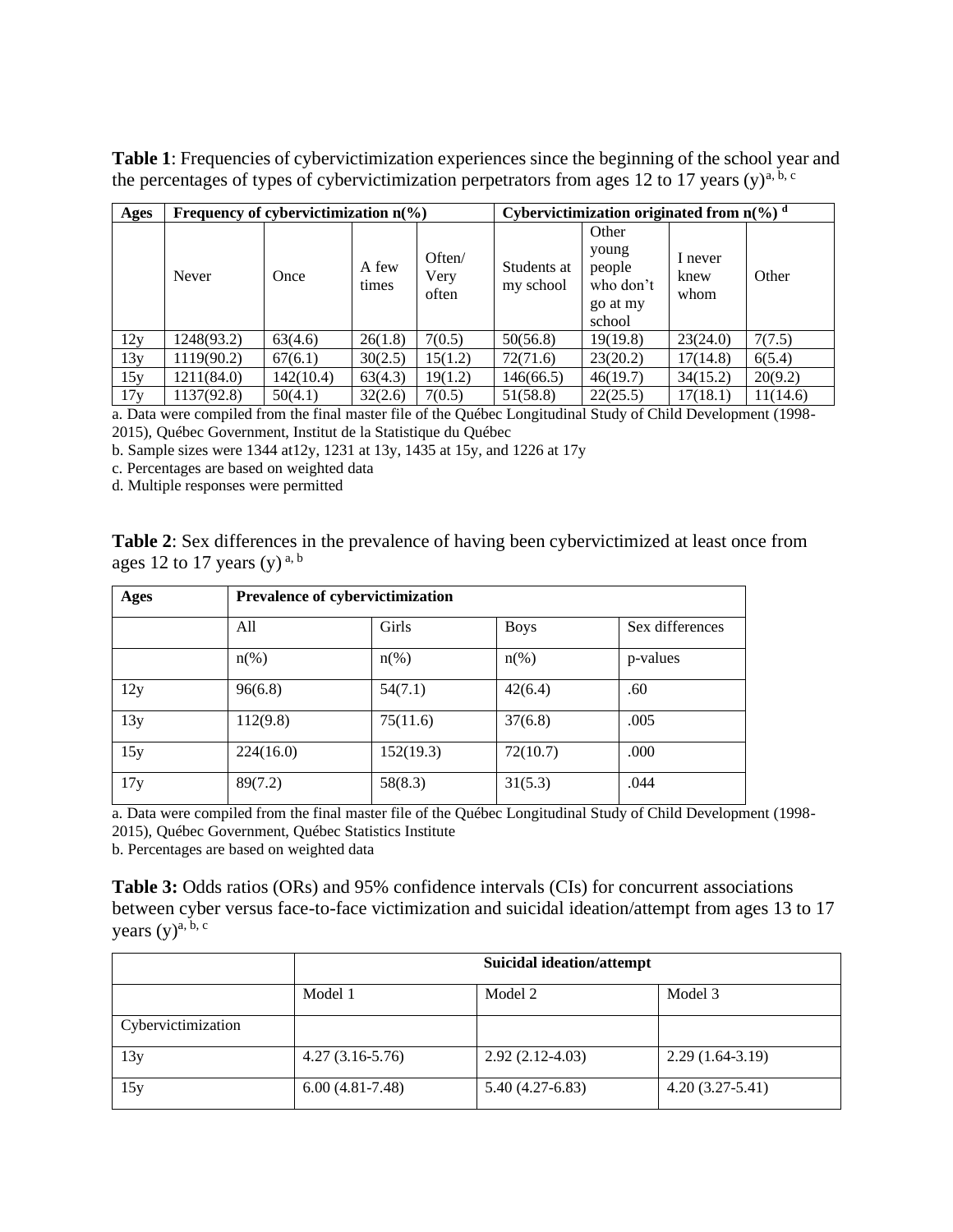| 17y                        | $5.30(4.09-6.87)$   | $4.43(3.35-5.86)$ | $3.46(2.57-4.66)$ |
|----------------------------|---------------------|-------------------|-------------------|
| Face-to-face victimization |                     |                   |                   |
| 13y                        | $5.23(3.98-6.86)$   | $3.06(2.27-4.13)$ | $2.61(1.92-3.56)$ |
| 15y                        | $4.13(3.31 - 5.15)$ | $3.52(2.27-4.47)$ | $2.16(1.67-2.81)$ |
| 17y                        | $3.39(2.26-4.40)$   | $2.83(2.14-3.74)$ | $2.09(1.54-2.84)$ |

a. Data were compiled from the final master file of the Québec Longitudinal Study of Child Development (1998- 2015), Québec Government, Institut de la Statistique du Québec

b. Sample sizes were 1426 at 13y, 1245 at 15y, and 1245 at 17y

c. ORs and 95% CIs are based on weighted data

Model 1 adjusted for sex

Model 2 additionally adjusted for prior family socioeconomic status (6-12y), family structure (12y), family functioning (6-12y), hostile-reactive parenting (6-12y), depressive symptoms (10-12y), anxiety symptoms (10-12y), oppositional-defiant symptoms (6-12y), inattention/hyperactivity symptoms (6-12y). Multiple imputation by chained equation has been employed to impute missing information on childhood confounders

Model 3 additionally adjusted for face-to-face victimization or cybervictimization at each given age

**Table 4:** Odds ratios (ORs) and 95% confidence intervals (CIs) for prospective associations between cyber versus face-to-face victimization at 13 or 15 years and suicidal ideation/attempt 2 years later at 15 or 17 years (y)  $a, b, c$ 

|                               | <b>Suicidal ideation/attempt</b> |                   |                     |                   |  |
|-------------------------------|----------------------------------|-------------------|---------------------|-------------------|--|
|                               | Model 1                          | Model 2           | Model 3             | Model 4           |  |
| Cybervictimization            |                                  |                   |                     |                   |  |
| 13y                           | $3.02(2.28-4.00)$                | $2.30(1.70-3.12)$ | $1.79(1.30-2.44)$   | $1.37(0.97-1.93)$ |  |
| 15y                           | $2.23(1.74-2.86)$                | $1.82(1.40-2.37)$ | $1.34(1.01-1.78)$   | $0.98(0.73-1.33)$ |  |
| Face-to-face<br>victimization |                                  |                   |                     |                   |  |
| 13y                           | $4.26(3.34-5.43)$                | $3.08(2.36-4.03)$ | $2.78(2.11-3.67)$   | $2.45(1.82-3.29)$ |  |
| 15y                           | $2.95(2.33-3.73)$                | $2.50(1.94-3.23)$ | $2.26(1.72 - 2.97)$ | $2.06(1.56-2.72)$ |  |

a. Data were compiled from the final master file of the Québec Longitudinal Study of Child Development (1998-

2015), Québec Government, Institut de la Statistique du Québec

b. Sample sizes were 1160 at 15y and 1192 at 17y

c. ORs and 95% CIs are based on weighted data

Model 1 adjusted for sex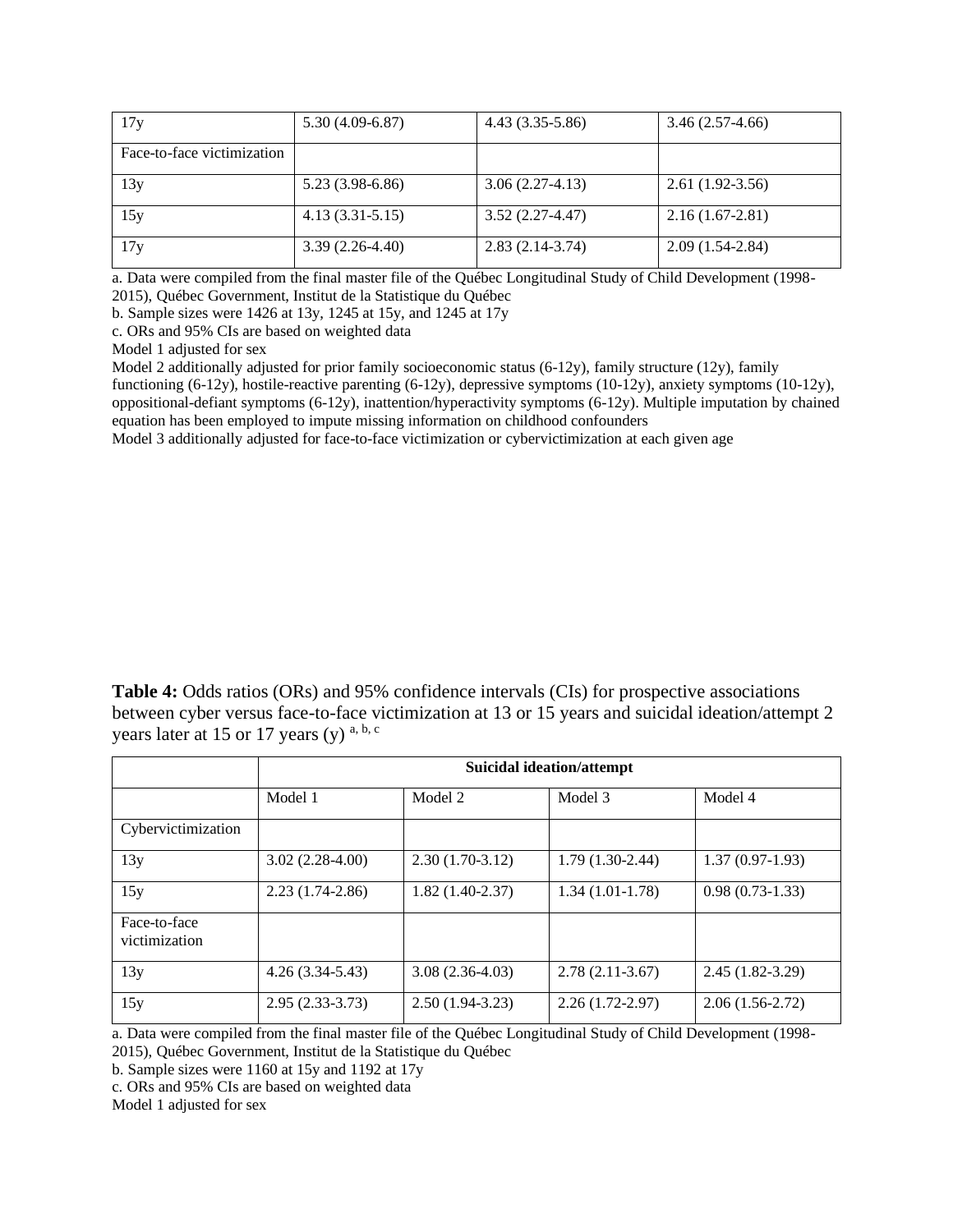Model 2 additionally adjusted for prior family socioeconomic status (6-12y), family structure (12y), family functioning (6-12y), hostile-reactive parenting (6-12y), depressive symptoms (10-12y), anxiety symptoms (10-12y), oppositional-defiant symptoms (6-12y), inattention/hyperactivity symptoms (6-12y). Multiple imputation by chained equation has been employed to impute missing information on childhood confounders. Model 3 additionally adjusted for face-to-face victimization or cybervictimization at each given age Model 4 additionally adjusted for suicidal ideation and attempt at baseline

Figure 1: Odds ratio and 95% confidence intervals for suicidal ideation/attempt by cybervictimization only, face-to-face victimization only, and cybervictimization with face-toface victimization  $a, b, c, d$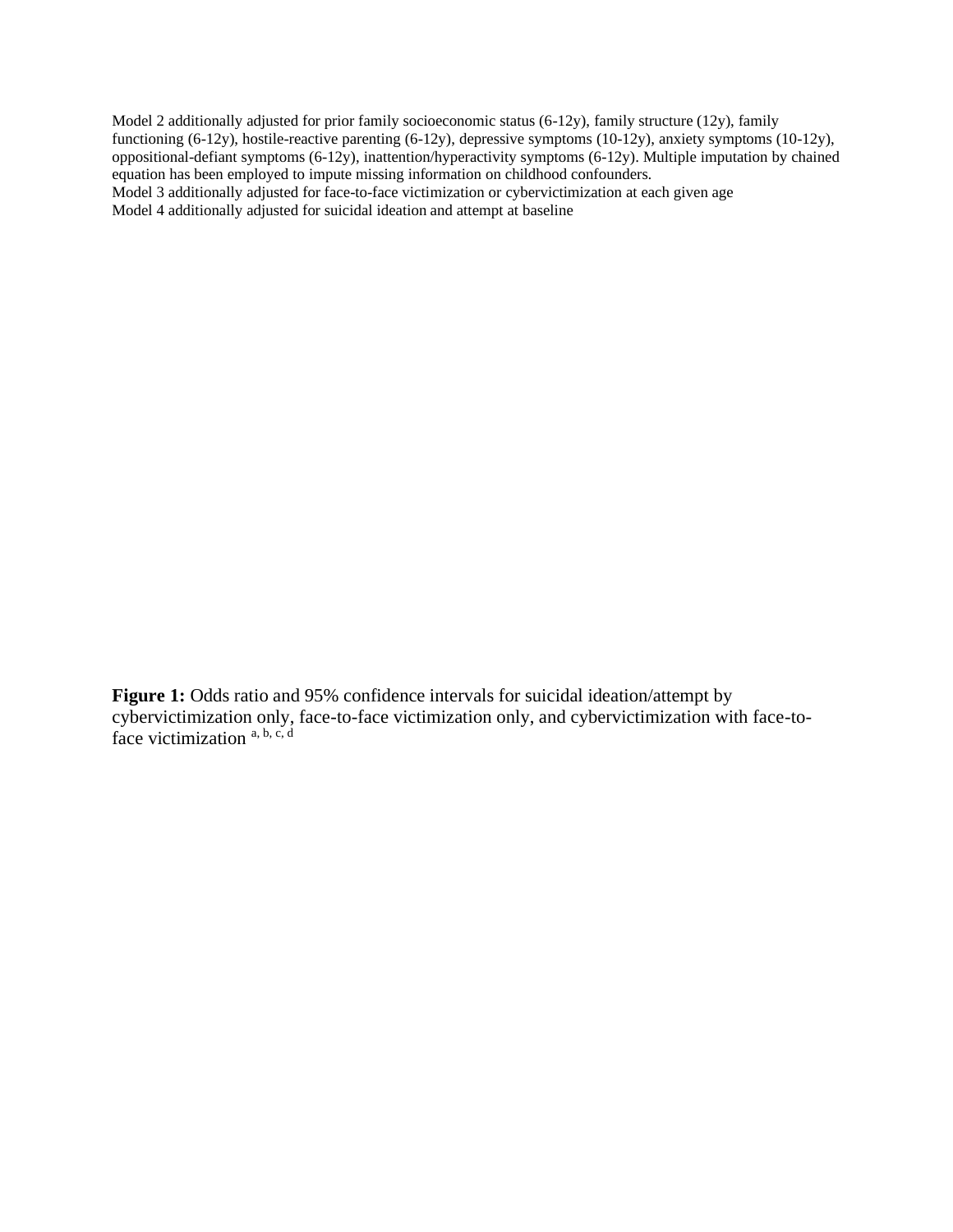

a. Data were compiled from the final master file of the Québec Longitudinal Study of Child Development (1998- 2015), Québec Government, Institut de la Statistique du Québec

b. Sample sizes were 1431 at 15y, and 1219 at 17y. Sample sizes for no victimization: 28 at 15y and 44 and 17y; for face-to-face victimization only: 14 at 15y and 14 at 17y; for cybervictimization only: 22 at 15y and 13 at 17y and for cybervictimization and face-to-face victimization combined: 22 at 15y and 9 at 17y. Estimates at 13 years were not available, because a cell was based on fewer than 5 participants.

c. Odds ratios (95% CI) for (1) face-to-face victimization only; (2) cybervictimization only; (3) both cyber- and face-to-face victimization compared to "no victimization"

d. The fully adjusted model included sex, prior family socioeconomic status (6-12y), family structure (12y), family functioning (6-12y), hostile-reactive parenting (6-12y), depressive symptoms (10-12y), anxiety symptoms (10-12y), oppositional-defiant symptoms (6-12y), inattention/hyperactivity symptoms (6-12y).

#### **References**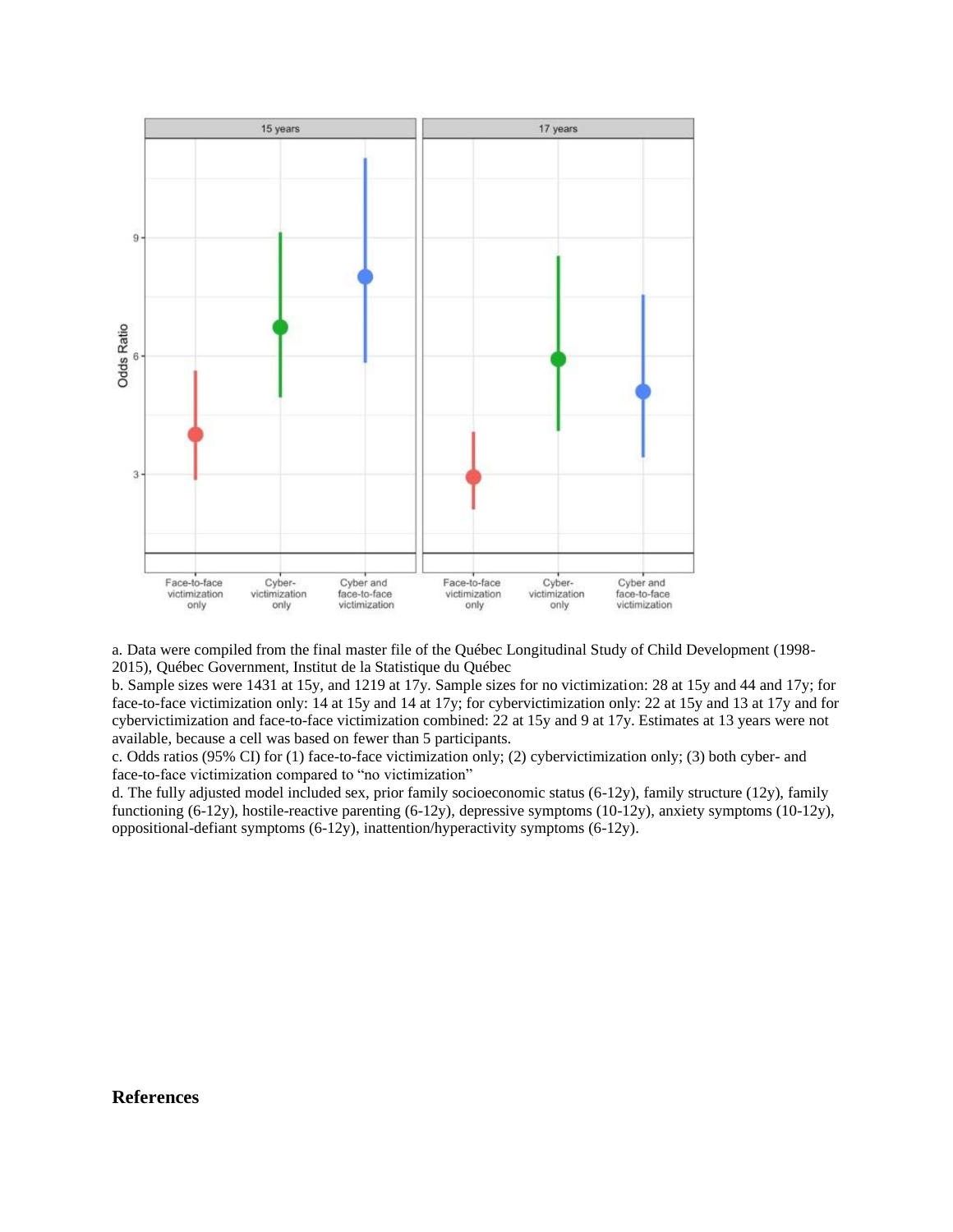- Achenbach, T.M., Edelbrock, C., & Howell, C.T. (1987). Empirically based assessment of the behavioral/emotional problems of 2-and 3-year-old children. Journal of Abnormal Child Psychology, 15, 629–650.
- Allgaier, A.-K., Fruhe, B., Pietsch, K., Saravo, B., Baethmann, M., & Schulte-Korne, G. (2012). Is the Children's Depression Inventory Short version a valid screening tool in pediatric care? A comparison to its full-length version. Journal of Psychosomatic Research, 73, 369–374.
- Arseneault, L. (2018). Annual research review: the persistent and pervasive impact of being bullied in childhood and adolescence: implications for policy and practice. Journal of Child Psychology and Psychiatry, 59, 405–421.
- Azur, M.J., Stuart, E.A., Frangakis, C., & Leaf, P.J. (2011). Multiple imputation by chained equations: What is it and how does it work? International Journal of Methods in Psychiatric Research, 20, 40–49.
- Baldwin, J.R., Arseneault, L., Caspi, A., Moffitt, T.E., Fisher, H.L., Odgers, C.L., . . . & Ougrin, D. (2019). Adolescent victimization and self-injurious thoughts and behaviors: A genetically sensitive cohort study. Journal of the American Academy of Child  $\&$ Adolescent Psychiatry, 58, 506–513.
- Bannink, R., Broeren, S., van de Looij–Jansen, P.M., de Waart, F.G., & Raat, H. (2014). Cyber and traditional bullying victimization as a risk factor for mental health problems and suicidal ideation in adolescents. PLoS ONE, 9, e94026.
- Bauman, S., Toomey, R.B., & Walker, J.L. (2013). Associations among bullying, cyberbullying, and suicide in high school students. Journal of Adolescence, 36, 341–350.
- Boivin, M., Perusse, D., Dionne, G., Saysset, V., Zoccolillo, M., Tarabulsy, G.M., . . . & Tremblay, R.E. (2005). The genetic- environmental etiology of parents' perceptions and self- assessed behaviours toward their 5-month-old infants in a large twin and singleton sample. Journal of Child Psychology and Psychiatry, 46, 612–630.
- Bonanno, R.A., & Hymel, S. (2013). Cyber bullying and internalizing difficulties: Above and beyond the impact of traditional forms of bullying. Journal of Youth and Adolescence, 42, 685–697.
- Bowes, L., Joinson, C., Wolke, D., & Lewis, G. (2015). Peer victimisation during adolescence and its impact on depres- sion in early adulthood: prospective cohort study in the United Kingdom. British Medical Journal, 350, h2469.
- Brochado, S., Soares, S., & Fraga, S. (2017). A scoping review on studies of cyberbullying prevalence among adolescents. Trauma, Violence, and Abuse, 18, 523–531.
- Cha, C.B., Franz, P.J., M Guzman, E., Glenn, C.R., Kleiman, E.M. & Nock, M.K. (2018). Annual Research Review: Suicide among youth–epidemiology, (potential) etiology, and treatment. Journal of Child Psychology and Psychiatry, 59, 460– 482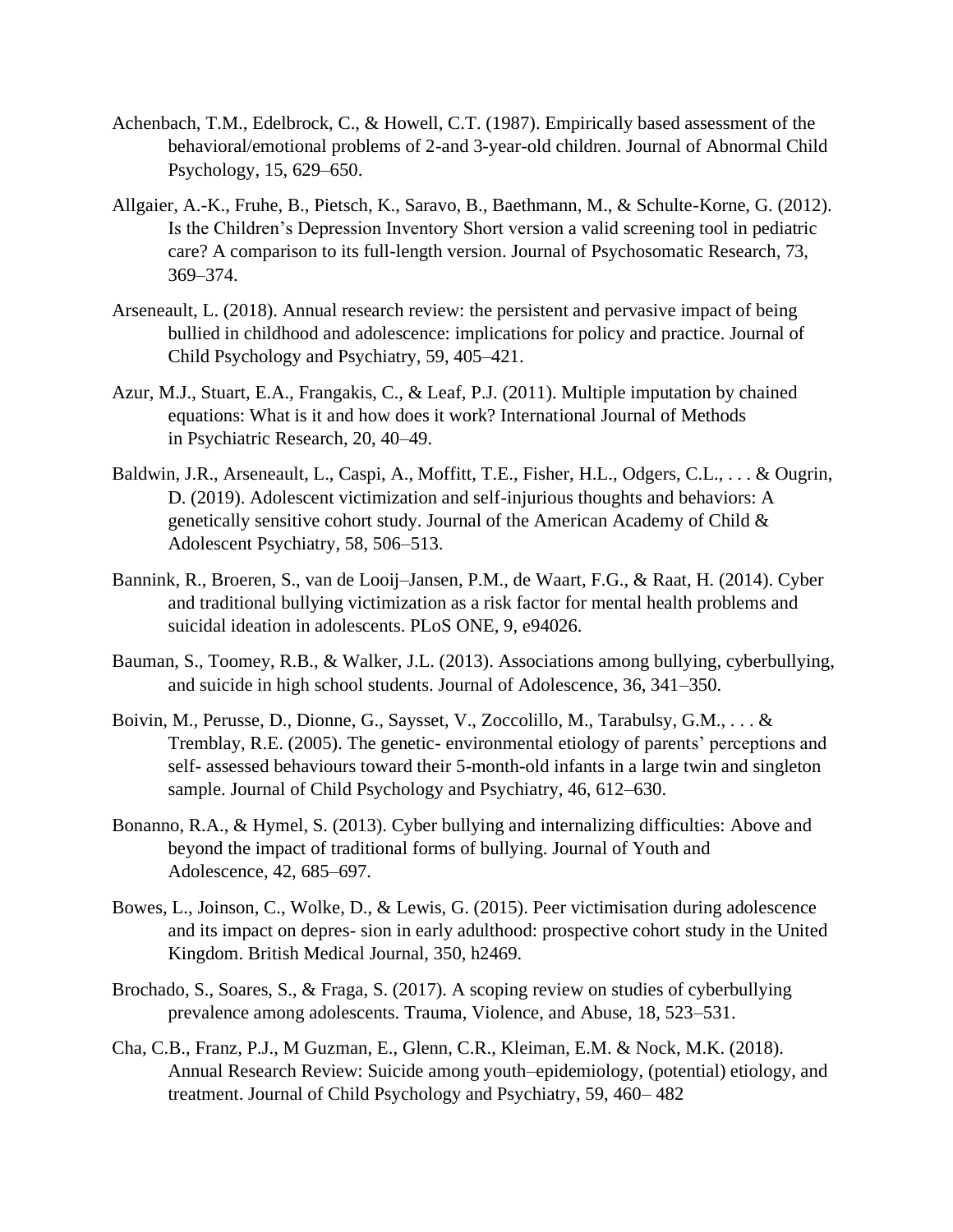- Elgar, F.J., Napoletano, A., Saul, G., Dirks, M.A., Craig, W., Poteat, V.P., . . . & Koenig, B.W. (2014). Cyberbullying victimization and mental health in adolescents and the moderating role of family dinners. JAMA Pediatrics, 168, 1015–1022.
- Geoffroy, M.-C., Boivin, M., Arseneault, L., Renaud, J., Perret, L.C., Turecki, G., . . . & Brendgen, M. (2018). Childhood trajectories of peer victimization and prediction of mental health outcomes in mid-adolescence: A longitudinal popula- tion-based study. Canadian Medical Association Journal, 190, E37–E43.
- Geoffroy, M.-C., Boivin, M., Arseneault, L., Turecki, G., Vitaro, F., Brendgen, M., . . . & Cote, S.M. (2016). Associations between peer victimization and suicidal ideation and suicide attempt during adolescence: Results from a prospective population-based birth cohort. Journal of the American Academy of Child and Adolescent Psychiatry, 55, 99– 105.
- Hay, C., & Meldrum, R. (2010). Bullying victimization and adolescent self-harm: Testing hypotheses from general strain theory. Journal of Youth and Adolescence, 39, 446–459.
- Hinduja, S., & Patchin, J.W. (2010). Bullying, cyberbullying, and suicide. Archives of Suicide Research, 14, 206–221.
- Hirschtritt, M.E., Ordonez, A.E., Rico, Y.C., & LeWinn, K.Z. (2015). Internal resilience, peer victimization, and suicidal ideation among adolescents. International Journal of Adolescent Medicine and Health, 27, 415–423.
- Hutson, E., Kelly, S., & Militello, L.K. (2018). Systematic Review of Cyberbullying Interventions for Youth and Parents With Implications for Evidence-Based Practice. Worldviews on Evidence-Based Nursing, 15, 72–79.
- John, A., Glendenning, A.C., Marchant, A., Montgomery, P., Stewart, A., Wood, S., . . . & Hawton, K. (2018). Self-harm, suicidal behaviours, and cyberbullying in children and young people: Systematic review. Journal of Medical Internet Research, 20, e129.
- Kim, S., Colwell, S.R., Kata, A., Boyle, M.H., & Georgiades, K. (2018). Cyberbullying victimization and adolescent mental health: Evidence of differential effects by sex and mental health problem type. Journal of Youth and Adolescence, 47, 661–672.
- Klomek, A.B., Sourander, A., & Elonheimo, H. (2015). Bullying by peers in childhood and effects on psychopathology, suicidality, and criminality in adulthood. Lancet Psychiatry, 2, 930–941.
- Kodish, T., Herres, J., Shearer, A., Atte, T., Fein, J., & Diamond, G. (2016). Bullying, depression, and suicide risk in a pediatric primary care sample. Crisis, 37, 241–246
- Ladd, G.W., & Kochenderfer-Ladd, B. (2002). Identifying victims of peer aggression from early to middle childhood: analysis of cross-informant data for concordance, estimation of relational adjustment, prevalence of victimization, and characteristics of identified victims. Psychological Assessment, 14, 74–96.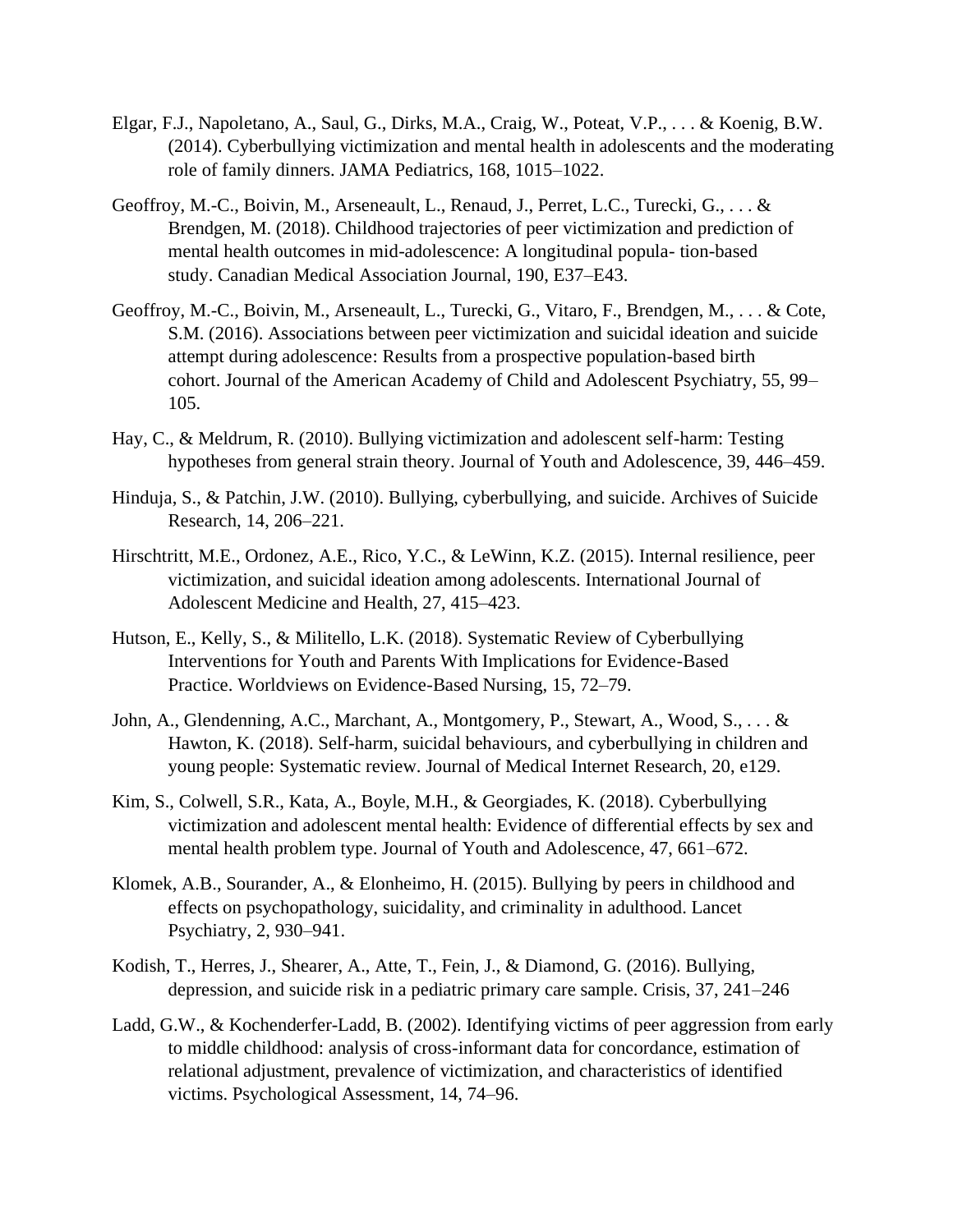- Messias, E., Kindrick, K., & Castro, J. (2014). School bullying, cyberbullying, or both: Correlates of teen suicidality in the 2011 CDC Youth Risk Behavior Survey. Comprehensive Psychiatry, 55, 1063–1068.
- Offord, D.R., Boyle, M.H., & Racine, Y. (1989). Ontario child health study: Correlates of disorder. Journal of the American Academy of Child and Adolescent Psychiatry, 28, 856– 860.
- Olweus, D. (1996). Revised Olweus bully/victim questionnaire. British Journal of Educational Psychology,<https://doi.org/> 10.1037/t09634-000.
- Pingault, J.-B., & Schoeler, T. (2017). Assessing the consequences of cyberbullying on mental health. Nature Human Behaviour, 1, 775–777.
- Sampasa-Kanyinga, H., Roumeliotis, P., & Xu, H. (2014). Associations between cyberbullying and school bullying victimization and suicidal ideation, plans and attempts among Canadian schoolchildren. PLoS ONE, 9, e102145.
- Schneider, S.K., O'donnell, L., Stueve, A. & Coulter, R.W. (2012). Cyberbullying, school bullying, and psychological distress: A regional census of high school students. American Journal of Public Health, 102, 171–177.
- Sinclair, K.O., Bauman, S., Poteat, V.P., Koenig, B., & Russell, S.T. (2012). Cyber and biasbased harassment: Associations with academic, substance use, and mental health problems. Journal of Adolescent Health, 50, 521–523.
- Statistics Canada and Human Resources Development Canada. National longitudinal survey of children and youth: Overview of survey instruments for 1994–1995 data collection cycle 1, 1995. Ottawa ON: Statistics Canada and Human Resources Development Canada.
- Tremblay, R.E., Desmarais-Gervais, L., Gagnon, C., & Charlebois, P. (1987). The Preschool Behaviour Questionnaire: Stability of its factor structure between cultures, sexes, ages and socioeconomic classes. International Journal of Behavioral Development, 10, 467– 484.
- Van Geel, M., Vedder, P., & Tanilon, J. (2014). Relationship between peer victimization, cyberbullying, and suicide in children and adolescents: a meta-analysis. JAMA Pediatrics, 168, 435–442.
- Waasdorp, T.E., & Bradshaw, C.P. (2015). The overlap between cyberbullying and traditional bullying. Journal of Adolescent Health, 56, 483–488.
- Willms, D., & Shields, M. (1996). A measure of socioeconomic status for the National Longitudinal Study of Children. Fredericton, NB: Atlantic Canada Center for Policy Research in Education, University of New Brunswick and Statistics Canada.
- Wolke, D. (2017). Cyberbullying: how big a deal is it? Lancet Child and Adolescent Health, 1,  $2-3$ .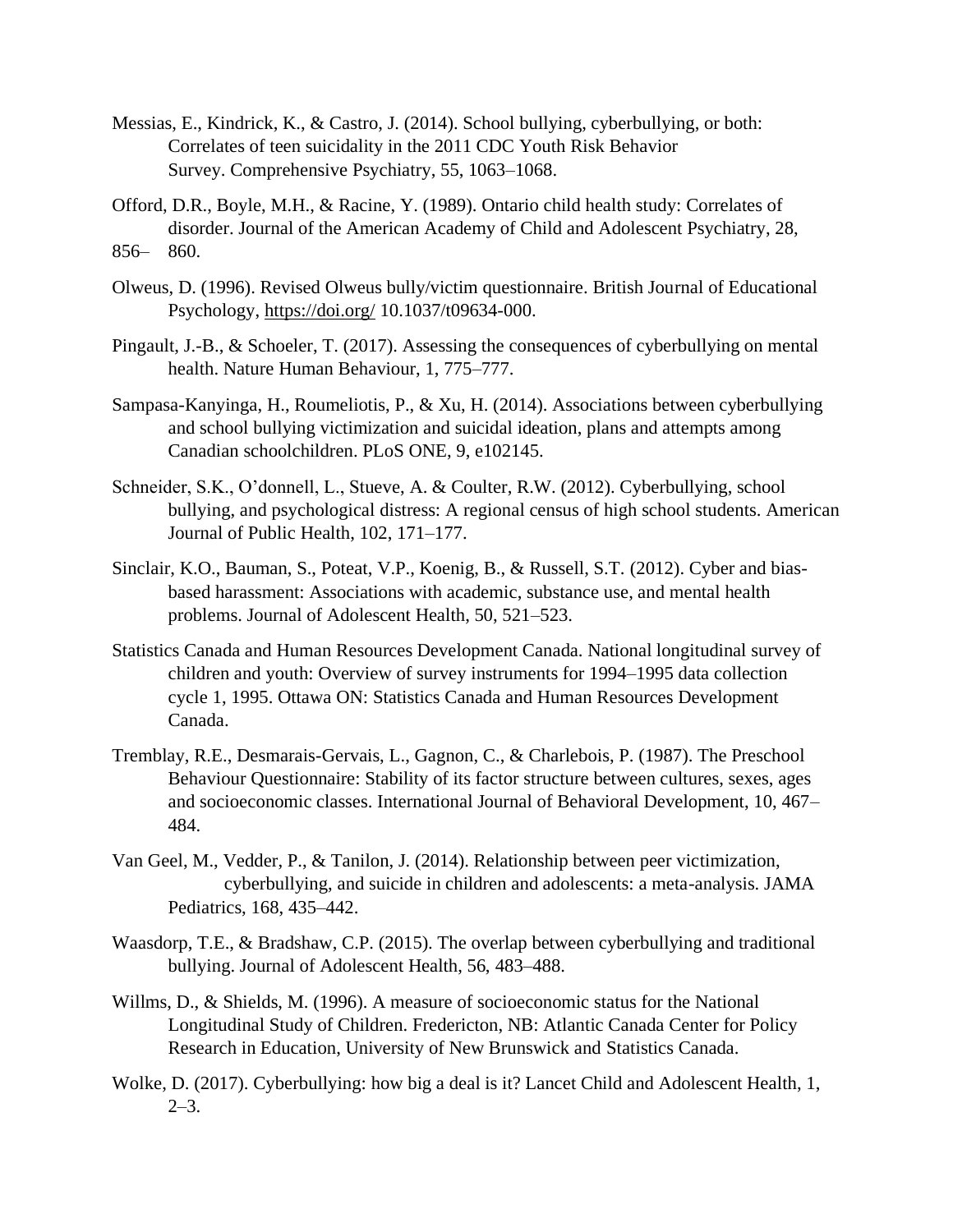- Wright, M.F. (2016). Cyber victimization on college campuses: Longitudinal associations with suicidal ideation, depression, and anxiety. Criminal Justice Review, 41, 190–203.
- Ybarra, M.L., Diener-West, M., & Leaf, P.J. (2007). Examining the overlap in Internet harassment and school bullying: Implications for school intervention. Journal of Adolescent Health, 41, S42–S50.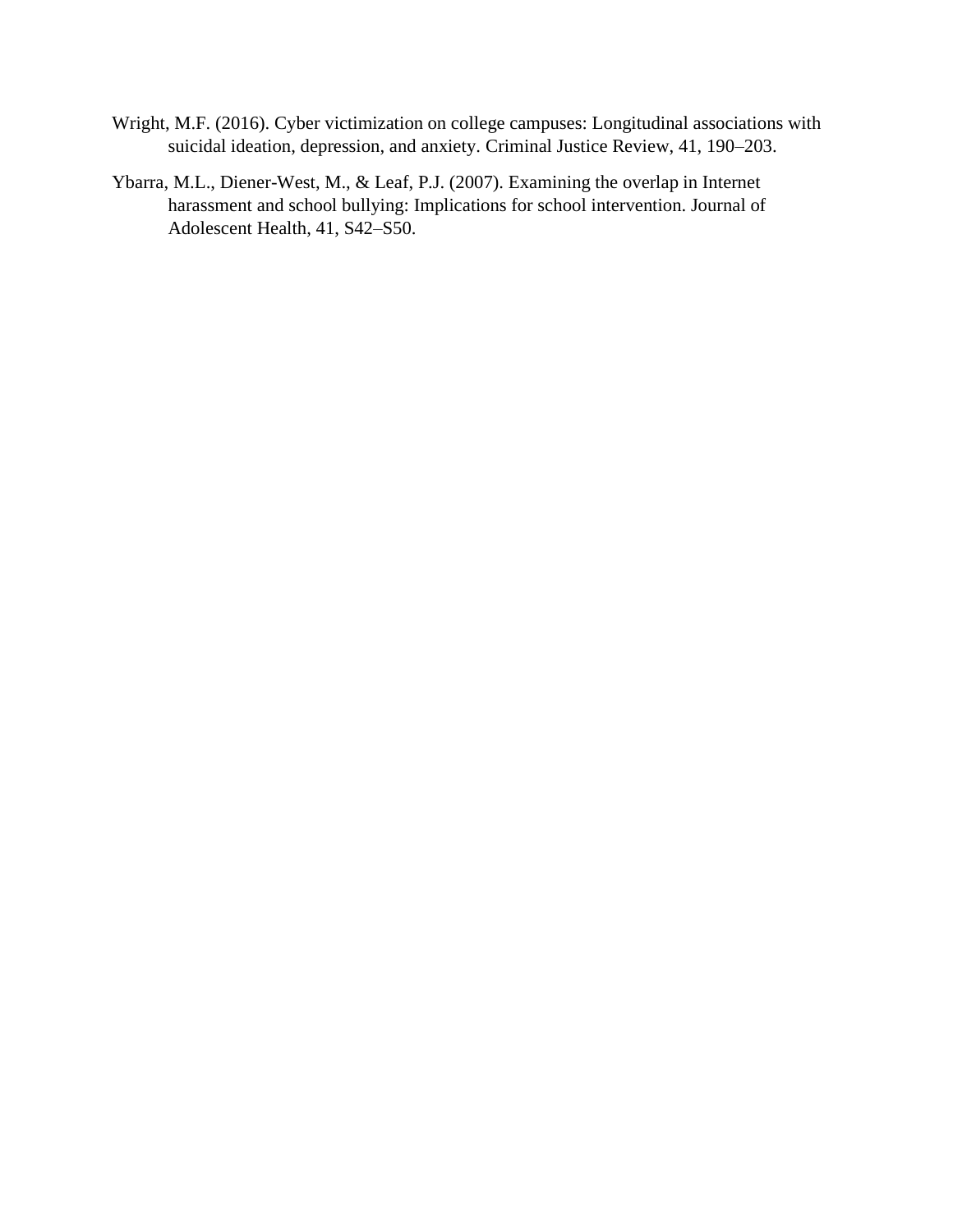TableS1: Descriptives statistics on key characteristics of participants by age in years (y)<sup>a,b</sup>

|                                     | Age, years (y) |                |               |            |
|-------------------------------------|----------------|----------------|---------------|------------|
|                                     | 13y            | 15y            | 17y           | $p$ -value |
| n (%)                               |                |                |               |            |
| No. of participants, unweighted     | 1228           | 1426           | 1245          |            |
| Sex (female)                        | 665 (62.5)     | 747 (61.1)     | 675 (63.0)    | .55        |
| Family structure at 12y             |                |                |               |            |
| <b>Biological parents</b>           | 757 (65.7)     | 843 (63.1)     | 750 (67.7)    | .41        |
| Single parent                       | 224 (17.6)     | 232 (16.9)     | 204 (16.8)    | .33        |
| <b>Blended</b>                      | 214(16.7)      | 223(16)        | 194 (15.5)    | .36        |
| Mean [SD] <sup>c</sup>              |                |                |               |            |
| Socioeconomic status at 6-12y       | $-.002$ [1.0]  | $.005$ [1.0]   | .035[0.9]     | .60        |
| Hyperactivity/inattention at 6-12y  | $-.001$ [0.8]  | $-0.008$ [0.8] | $-.027$ [0.8] | .70        |
| Oppositional/defiance at 6-12y      | $-.001$ [0.8]  | $-007$ [0.8]   | $-.022$ [0.8] | .80        |
| Depression at 10-12y                | .005 [0.8]     | $.004$ [0.8]   | $.007$ [0.8]  | .99        |
| Anxiety at 10-12y                   | $-.018$ [0.8]  | $-.020$ [0.8]  | $-.017$ [1.0] | .99        |
| Hostile-reactive parenting at 6-12y | $-.001[0.8]$   | $-.008$ [0.8]  | $-.030$ [0.8] | .61        |
| Family functioning at 6-12y         | $.011$ [0.8]   | $-0.011$ [0.8] | $-.001$ [0.8] | .78        |

a. Data were compiled from the final master file of the Québec Longitudinal Study of Child Development (1998-2015), Québec Government, Institut de la Statistique du Québec

b. Estimates are based on weighted data

c. All continuous variables are Z-scores (Mean=0; SD=1)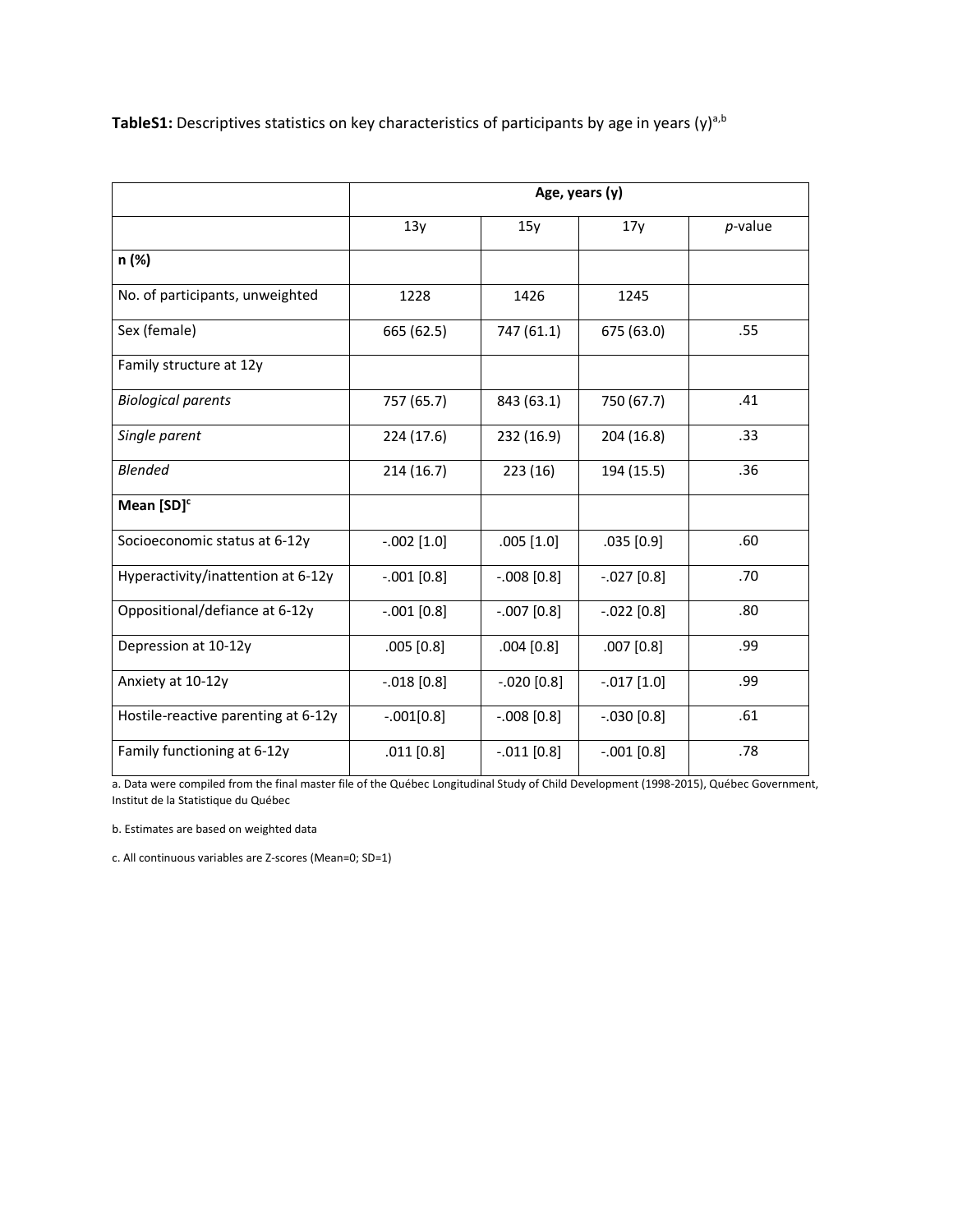**TableS2:** Odds ratios (ORs) and 95% confidence intervals (CIs) for cross-sectional associations between cyber versus face-to-face victimization and suicidal ideation/attempt from ages 12 to 17 years (y), unweighted<sup>a, b</sup>

|                               | Suicidal ideation/attempt (multiple imputations only) |                     |                   |  |
|-------------------------------|-------------------------------------------------------|---------------------|-------------------|--|
|                               | Model 1                                               | Model 2             | Model 3           |  |
| Cybervictimization            |                                                       |                     |                   |  |
| 13y                           | $3.52(1.85 - 6.71)$                                   | 2.46 (1.24-4.90)    | $1.84(0.90-3.75)$ |  |
| 15y                           | $6.04(3.82-9.55)$                                     | 5.39 (3.32-8.74)    | 4.31 (2.57-7.22)  |  |
| 17y                           | 5.44 (3.14-9.45)                                      | 4.49 (2.51-8.03)    | 3.87 (2.09-7.18)  |  |
| Face-to-face<br>victimization |                                                       |                     |                   |  |
| 13y                           | 5.22 (3.00-9.08)                                      | $3.16(1.72 - 5.81)$ | $2.80(1.49-5.26)$ |  |
| 15y                           | 3.91 (2.47-6.19)                                      | $3.28(2.02 - 5.35)$ | $2.00(1.17-3.42)$ |  |
| 17y                           | $2.69(1.60-4.52)$                                     | $2.20(1.28-3.80)$   | 1.54 (0.85-2.81)  |  |

a. Data were compiled from the final master file of the Québec Longitudinal Study of Child Development (1998-2015), Québec Government, Institut de la Statistique du Québec

b. Sample sizes ranged from 1151-1228 at 13y, 1228-1426 at 15y, and 1068-1219 at 17y

Model 1 adjusted for sex

Model 2 additionally adjusted for prior family socioeconomic status (6-12y), family structure (12y), family functioning (6-12y), hostile-reactive parenting (6-12y), depressive symptoms (10-12y), anxiety symptoms (10-12y), oppositional-defiant symptoms (6-12y), inattention/hyperactivity symptoms (6-12y). Multiple imputation by chained equation has been employed to impute missing information on childhood confounders

Model 3 additionally adjusted for face-to-face victimization or cybervictimization at each given age